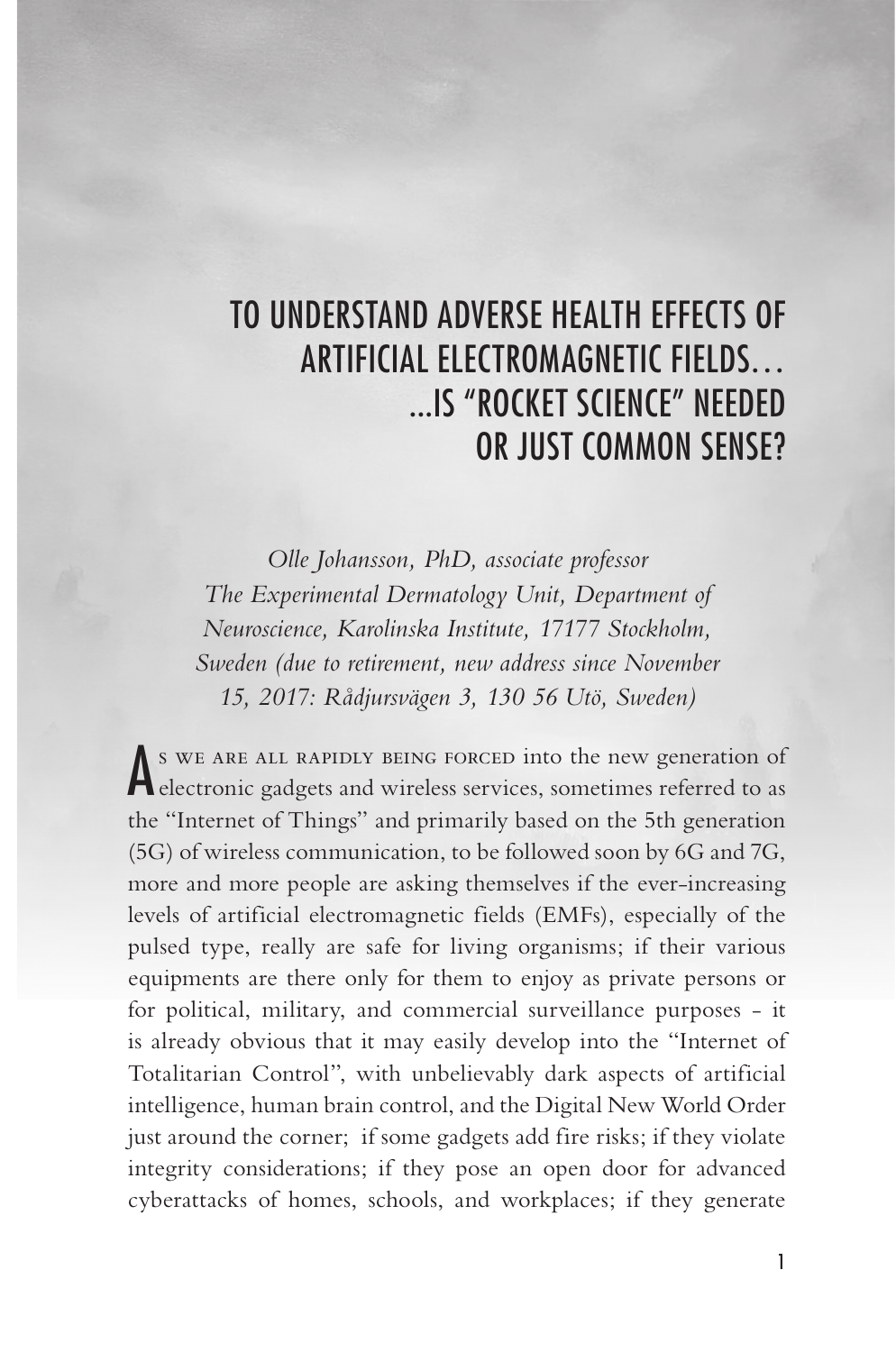profit for private companies but mere costs for the public health and welfare system; and if their EMFs pose a threat to their own and their families' health, as well as to the environment. Already at the end of the 1970s, I decided that this is an issue that needs to be looked at much more closely and perhaps even needs—for many serious reasons—to be stopped before it turns on us and other animals, plants, and bacteria as the *Idiocy of Things!*

Over the years, more and more people all over the world have become concerned citizens who realize that modern electronic devices produce electromagnetic fields that are not native to our Planet. These non-native EMFs are completely foreign to human, animal, and plant biology and may be wreaking havoc on the health and well-being of humanity and other life forms on our Planet.

In contrast to those with these fears, various opponents continue to insist that the majority of studies show no risk. But so does the majority of all car journeys, and still people die in car accidents! I am very happy that car manufacturers turn their backs on the nearly 100 percent of car journeys that end happily and instead concentrate on the trips that result in injury, disability, and death, with the intention to make their cars safer and safer!

I have wondered my whole professional life why certain persons—especially those with political and economic power—seem to be completely blind, while anyone in the street sees the problem and the solution right away. Investigative journalism has, of course, revealed that now and then, people who can't see the obvious have been blinded by profit and greed, power and money or led astray by ice-cold marketing, including RFID (radiofrequency identification) chipping of Belgians and Swedes (see http:// www.dailymail.co.uk/sciencetech/article-4203148/ Company-offers-RFID-microchip-implants-replace-IDcards.html and http://www.abc.net.au/news/2017-04-03/ swedish-employees-agree-to-microchip-implants/8410018).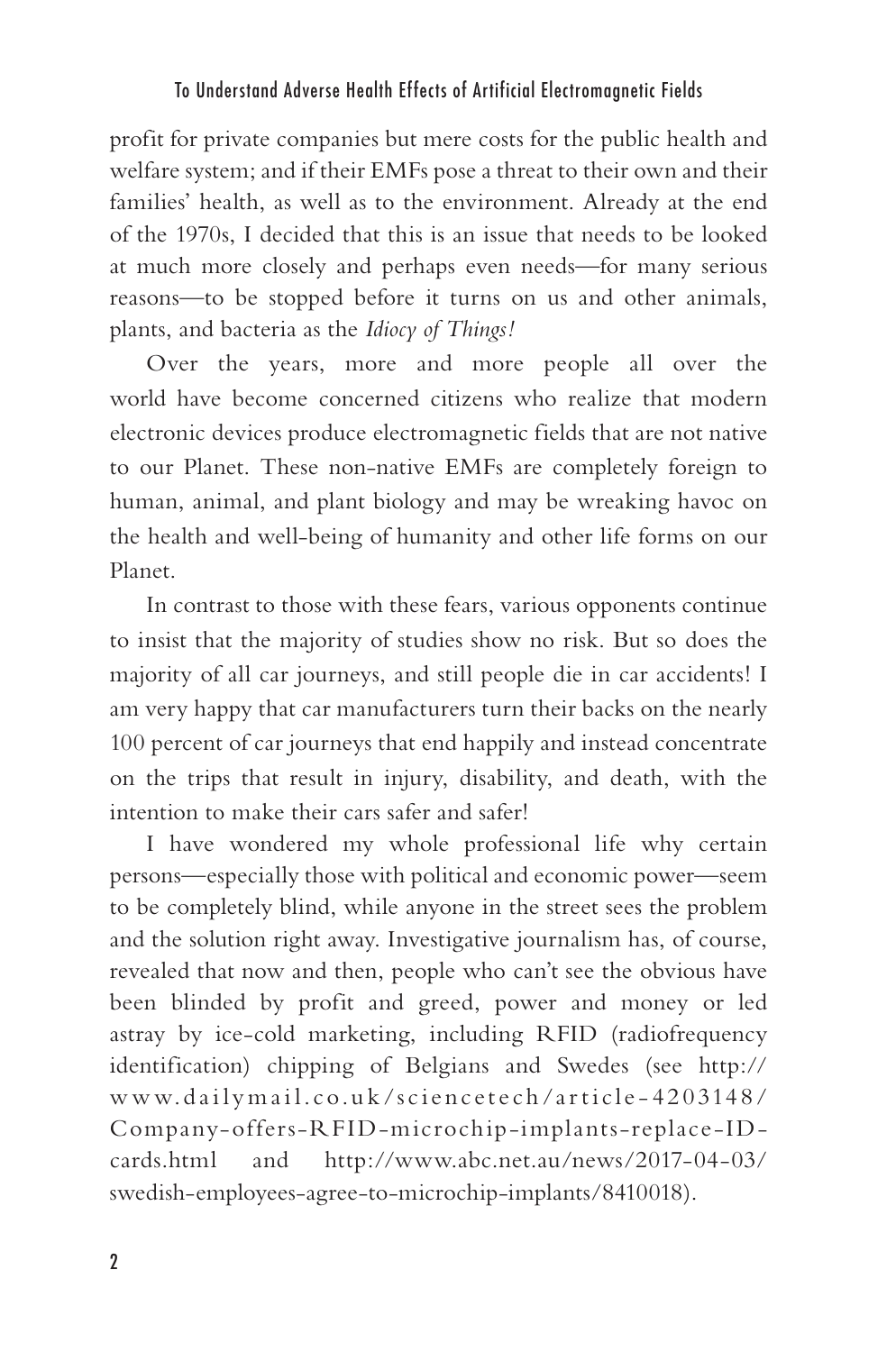Against this background, I decided a few years ago to inaugurate *"The Institute of Common Sense for Common Sense"* since I do not believe the question of possible health and environmental effects of all these artificial electromagnetic fields boils down to any type ofadvanced, "rocket science"-type thinking but is just a matter of using our brilliant brains to ponder the medical and biological impacts and how to easily and rapidly solve these problems. The number of scientific papers giving us the key elements of this knowledge is increasing rapidly by the day and has already far surpassed what we actually need to act with precision in the name of the Precautionary Principle and sound, sensible risk management (Dämvik and Johansson 2010).

The simplicity of this general issue — which in parallel also has resulted in, and is still resulting in, hundreds of fruitless meetings as well as in many expensive and downright harmful articles in worldfamous journals being sponsored by the vested interests of industry and finance — is that modern, artificial electromagnetic fields must be regarded as a *highly toxic environmental exposure*, something I have pointed out in public a countless number of times. I wish I could say that there soon will be an end to this full-scale, 24/7 human, animal, plant, and bacteria experiment, the largest ever on this Planet, which every organism definitely has not been informed of or given any consent to, completely in contraposition to the Nuremberg Code of Ethics of 1947. But I can not, not even with the alarming results of the recent American National Toxicology Program (NTP) cancer study that has shown that rats exposed to mobile telephony for two years have an increased incidence of aggressive brain tumours (gliomas) and malignant heart tumours (schwannomas) (Wyde *et al* 2016, manuscript: Report of Partial Findings from the National Toxicology Program Carcinogenesis Studies of Cell Phone Radiofrequency Radiation in Hsd: Sprague Dawley® SD rats (Whole Body Exposures). http://biorxiv.org/content/biorxiv/ early/2016/05/26/055699.full.pdf). Oddly enough, the media in Scandinavia and in many other countries have barely covered this study. Is some form of ongoing, Planet-wide white- or green-washing happening?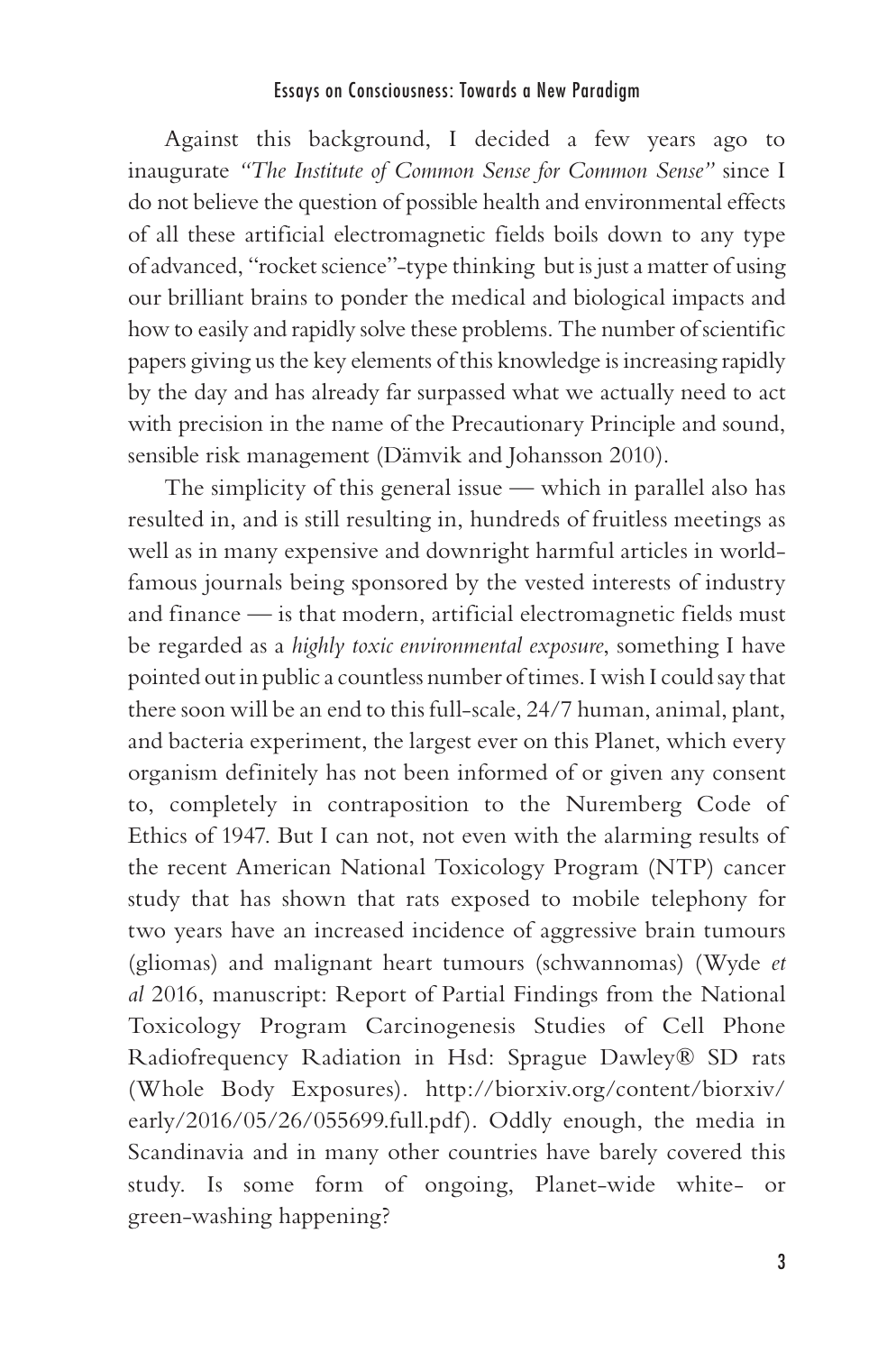This NTP project has been underway for more than a decade and, with a \$25 million price tag, is the most expensive ever undertaken by the NTP. It involved more than 2,500 rodents exposed for nine hours every day for two years to the same type of radiation and frequencies found in cell phones.

In addition to these cancer-incidence data, the American National Toxicology Program has recently revealed that the same radiofrequency/microwave radiation that led male rats to develop brain tumours also caused DNA breaks in their brains (http:// microwavenews.com/news-center/ntp-comet-assay). These findings are part of the same \$25 million NTP project. The NTP results provide "*strong evidence for the genotoxicity of cell phone radiation*," professor Ron Melnick, who initiated the study, told *Microwave News*. This "*should put to rest the old argument that RF radiation cannot cause DNA damage*," he said (see http://microwavenews.com/news-center/ ntp-comet-assay).

Instead of intensifying research efforts with the above alarming 'luggage in hand', my own university, the famous Karolinska Institute, has chosen to go in the opposite direction. (My personal reflection on this is that with the above NTP results at hand, the need to move forward is much, much greater than ever!) Hopefully, their decision to back off will be, in the future, regarded as a wise and correct move. But the risk is that the current, very costly Paolo Macchiarini scandal—in which a visiting Professor at Karolinska Institute was performing trachea surgery that resulted in six out of the eight patients dying, ending in a misconduct scandal—will be followed by yet another one, affecting many more people (just the above-mentioned American National Toxicology Program cancer study outcome indicates that cell phone radiation could result, in the decades to come, in an additional 75–150 million (!) extra human cancer cases worldwide, or even many more. And with future huge numbers of unnecessary premature deaths not easily swept under the carpet. Thus, for academia and society to turn their backs on these new findings would be as daring as turning your back to an Egyptian cobra.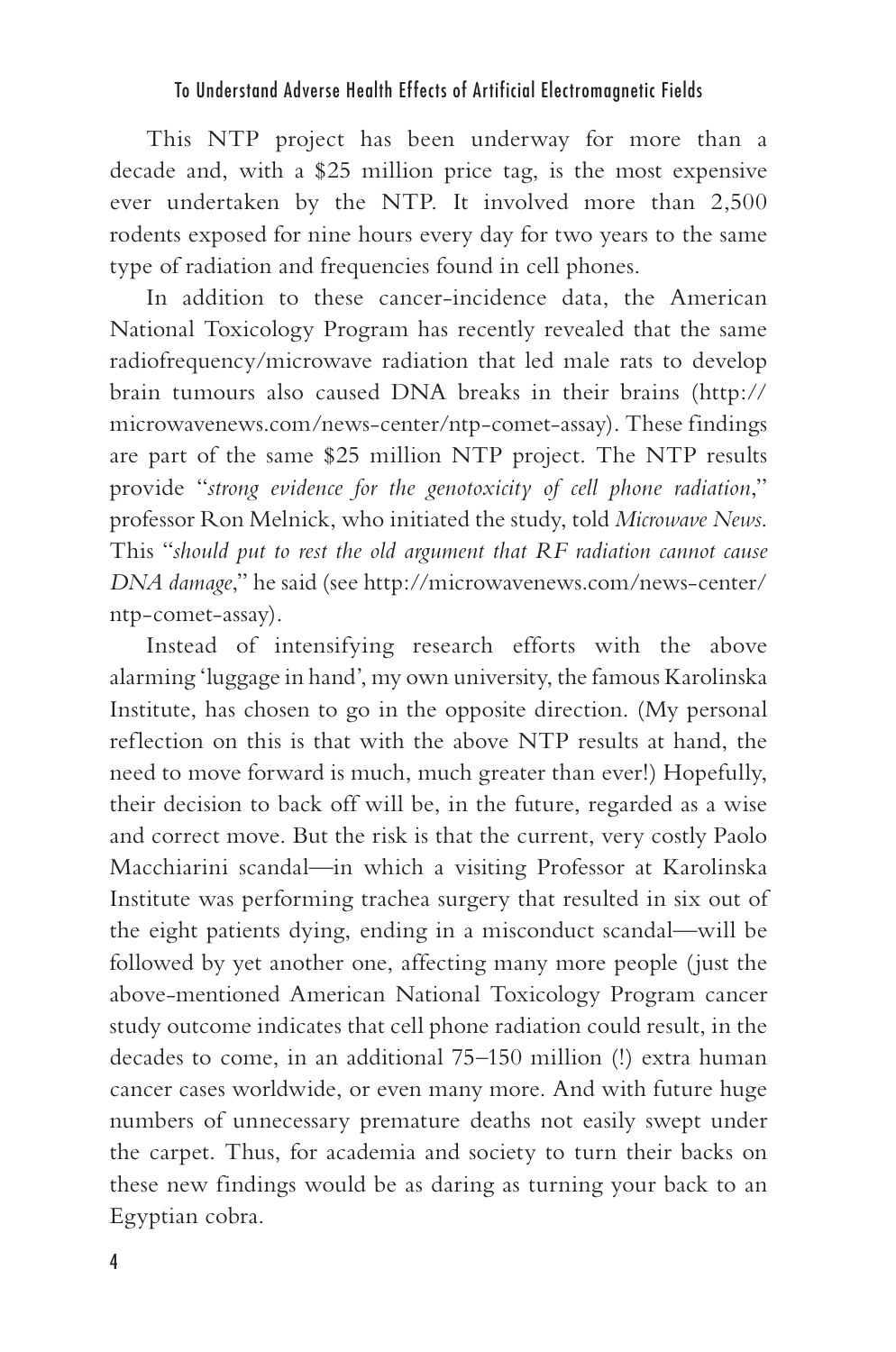The NTP scientists must have regarded their results as highly important since they released them before the entire study was completed, a rather unusual decision. Their results have the potential to move a debate that has been locked in stalemate for almost as long as cell phones have been around. To say that the American NTP study is a paradigm-shifting one is to understate its importance.

In addition, very recently European investigators at the Ramazzini Institute in Italy arrived at similar conclusions. In their study they investigated radiofrequency effects in nearly 2,500 rats from the fetal stage until death (Falcioni *et al* 2018). As pointed out by Charles Schmidt in a Scientific American article early in 2018 (cf. https://www.scientificamerican.com/article/new-studieslink-cell-phone-radiation-with-cancer), it is also noteworthy that the two different studies, from the USA and from Italy, respectively, evaluated radiation exposures in different ways. The NTP looked at near-field exposures, which approximate how people are dosed while using their own cell phones. The Ramazzini researchers, however, looked at the far-field exposures, which approximate the wireless microwave radiation that hits us from sources all around us, including wireless devices such as Wi-Fi routers in schools, homes, workplaces and public spaces, smart meters, baby alarms, tablets and laptop computers. Yet the two studies generated comparable results with male rats in both studies developing Schwannomas of the heart at statistically higher rates than control animals that were not exposed.

Taken together, the findings "confirm that RF radiation exposure has biological effects" in rats, some of them "relevant to carcinogenesis," says Jon Samet, a professor of preventive medicine and dean of the Colorado School of Public Health, who did not participate in either study, but where interviewed by Charles Schmidt in his Scientific American article (cf. https://www.scientificamerican. com/article/new-studies-link-cell-phone-radiation-with-cancer).

Since 2011 radiofrequency radiation has been classified as a Group 2B "possible" human carcinogen by the International Agency for Research on Cancer (IARC), an agency of the World Health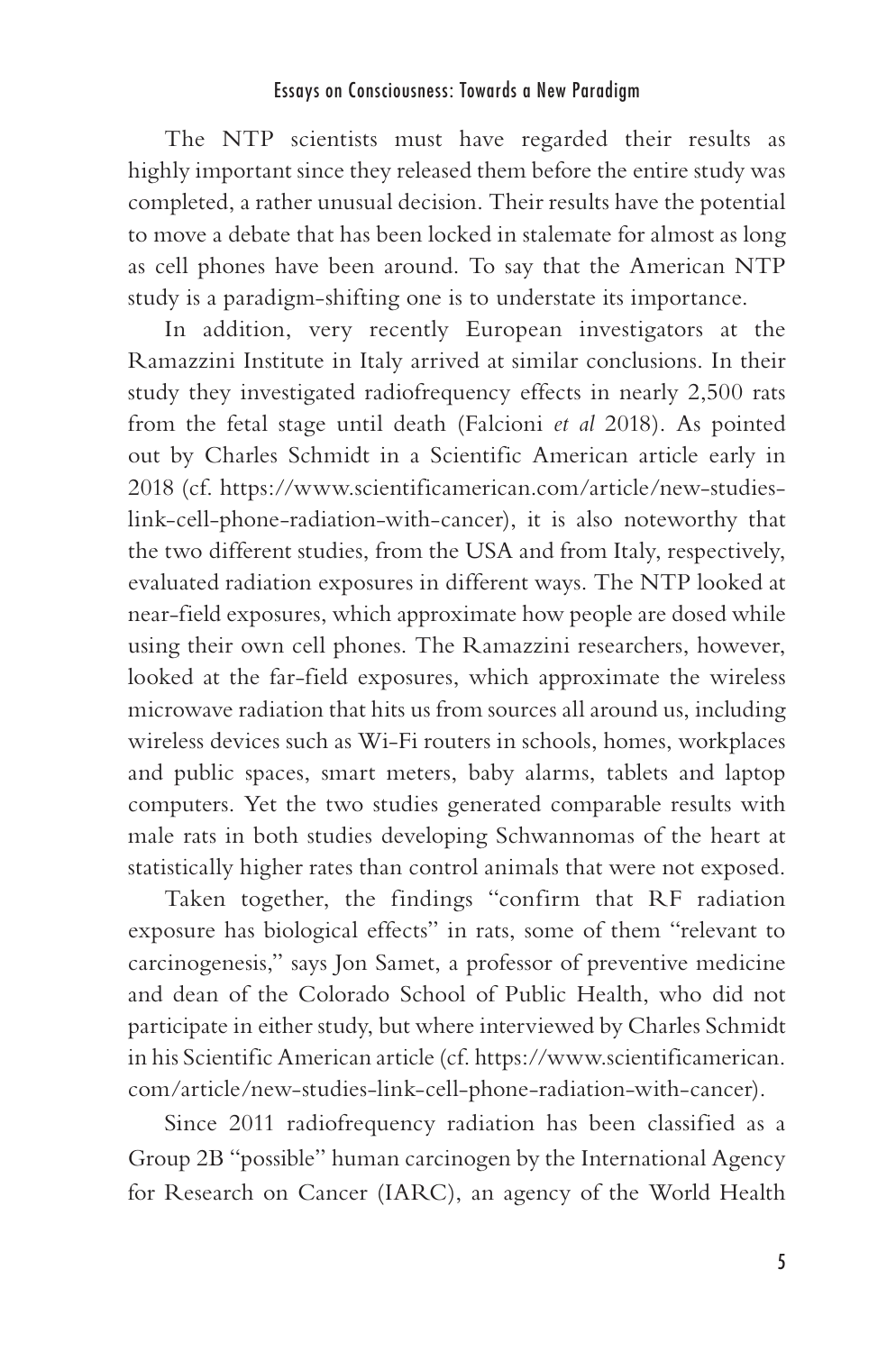Organization. Based on the new animal findings, and previous epidemiological evidence linking heavy and prolonged cell phone use with brain gliomas in humans (cf. Hardell *et al* 2007), professor Fiorella Belpoggi, director of research at the Ramazzini Institute and the Italian study's lead author, says IARC should consider changing the radiofrequency radiation designation to a "probable" human carcinogen (Group 2A). Even if the hazard is low, billions of people are exposed, she says, alluding to the estimated number of wireless subscriptions worldwide. According to Charles Schmidt, at Scientific American, Véronique Terrasse, an IARC spokesperson, says a reevaluation may occur after the NTP delivers its final report.

Already in 2001, researchers in Australia had reported one of the first scientific hypotheses that normal mobile phone use can lead to cancer (French *et al*. 2001). The research group, led by radiation and cell biology expert Dr. Peter French, at that time principal scientific officer at the Centre for Immunology Research at St Vincent's Hospital in Sydney, said that mobile phone frequencies well below current safety levels could stress cells in a way that has been shown to increase susceptibility to cancer. The paper, published in the June 2001 issue of the science journal *Differentiation*, concluded that repeated exposure to mobile phone radiation acts as a repetitive stress leading to continuous manufacture of heat shock proteins within cells. Their coauthors included Professor Ron Penny, then the director of the Centre and one of Australia's leading experts in the cellular effects of HIV, and Professor David McKenzie, the head of applied physics at Sydney University, all having genuinely good scientific reputations.

As recently pointed out to me by Dr. Lauraine Vivian who is an Honorary Research Associate at The Research Unit for General Practice and Section of General Practice, Department of Public Health, Faculty of Health and Medical Sciences, University of Copenhagen, in Denmark, we may soon run the risk of having few or even no one left to collect statistical data or to give treatment for tumours because national health systems are collapsing due to increases in cancer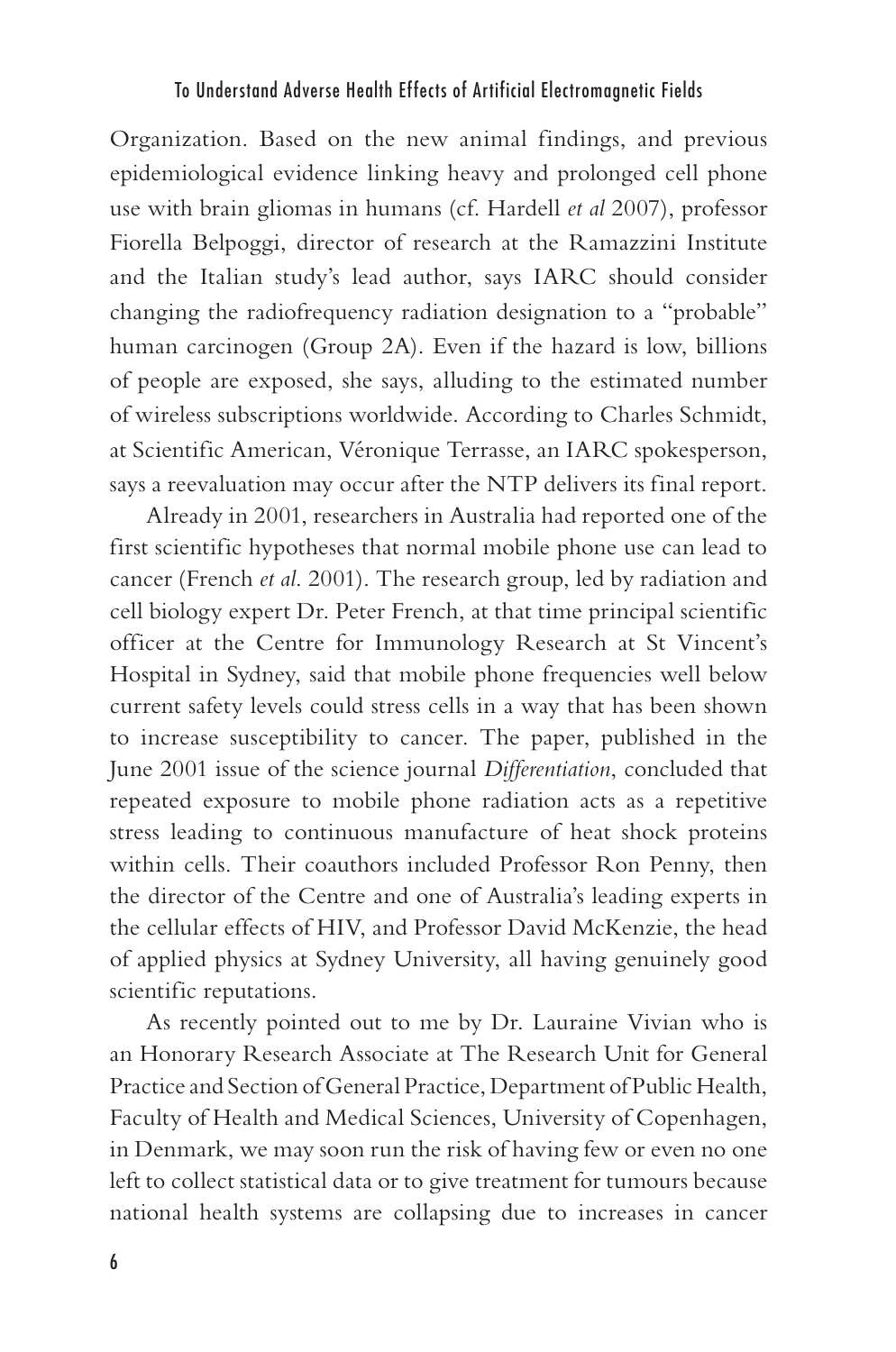rates and similar health and infrastructure problems. Shall we then have to trust future robot doctors to treat the numerous cancers with their controllers locked in EMF-free cages, or shall we start today to seriously discuss the questions in front of us? And since cancer is not at all the biggest and scariest result of this full-scale experiment, I say that we must sit down now!

It is to be hoped that this mind-boggling scenario is mere science fiction, but it is fascinating to compare my employer's recent statement that "*there is no need for your services, Olle*," with the reality that I could employ many, many people just to deal with all the daily needs of, and questions from, people around the planet, and perform laboratory and field work, and many other important tasks. A pretty ironic difference, if you ask me…

It is now more important than ever that, hand-in-hand, we all jointly embark on a journey to change the current research and health-care paradigms so that everyone feels the utmost confidence in us and our altruistic aspirations. The clients of a governmental scientist or county council-employed medical professional can never be misunderstood—they are the citizens, no others. We should consider no wallets, no CVs, no political considerations or ambitions, no spin-off companies, no options, no private profits, no industrial economic gain—nothing other than public health. Personally, I – as also proclaimed by the eminent cancer specialist professor Lennart Hardell in Örebro, Sweden - very strongly believe in that scientists have ethical and moral obligations never to turn their backs to any given cobras, even if it means that commerce will loose ground. ...Or do you not agree ...?



My personal journey started in the late 1970es when the first cases of what eventually was going to be termed the functional impairment (formerly disability or handicap; cf. Johansson 2015) electrohypersensitivity appeared, first in Norway and the USA, and later in other countries around the world, today with Taiwan,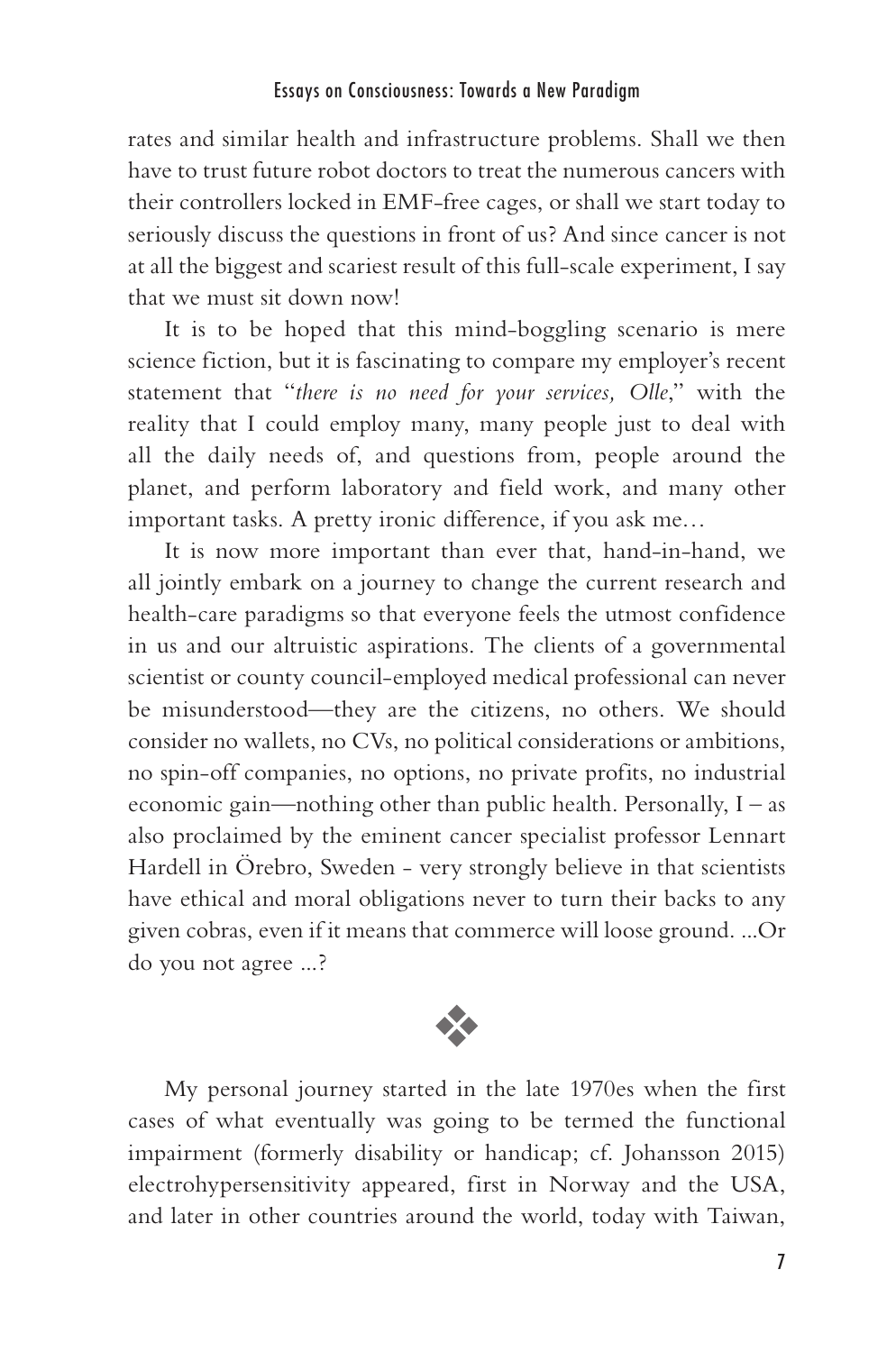Germany and Switzerland at the top, and with countries like Sweden at the bottom of the incidence scale. Often nowadays I look upon the electrohypersensitive persons as being the normal ones, with normal and natural biological avoidance behaviours, and the rest of the population (whom we today call "normal") actually being electro*hypo*sensitive. By being it, one certainly risks to become *i.a.* a number in the cancer statistics or infertility column (cf. below). The addition of the NTP and Ramazzini studies outcome is - of course of paramount importance for this reasoning.

When I recently gave the talk, at the 10th Biennial European Conference of the Society for Scientific Exploration - in collaboration with the Swedish Society for Psychical Research (SSPR) and the research center Agora for Biosystems at the Sigtuna Foundation – named "Life and Mind – Scientific Challenges", Sigtuna, Sweden, Oct 13 – 15, 2016, which forms the basis for this book chapter, a person in the audience expressed a strong and angry disappointment that my lecture had not only contained science - since "the conference was supposed to be about science" - but I had also touched upon political arguments and references. I found it to be a surprisingly naive comment, especially from a scientist, since *politics is inherently present in everything and has proven to be the disguised hand that rocks the world*. There are no pure scientific projects any longer, and I say it has never been. Science is soaked in political and economical power struggle considerations, and to blind yourself to that fact will only lead you astray.

It is high time that we all, scientists, politicians, civil servants and citizens, finally realize how potentially dangerous man-made, artificial electromagnetic fields released from, and used by, our various electric and electronic gadgets – such as powerlines, transformers and wiring inside household items, cell phones, DECT phones, tablets, laptops, game centers, information tools, Bluetooth accessories, baby alarms and monitors, and gas, water and electricity wireless smart meters, may be for our health. If the opposite should be claimed with certainty, then all of the relevant published reports –now counting more than 26,000 in number according to EMF-Portal (https://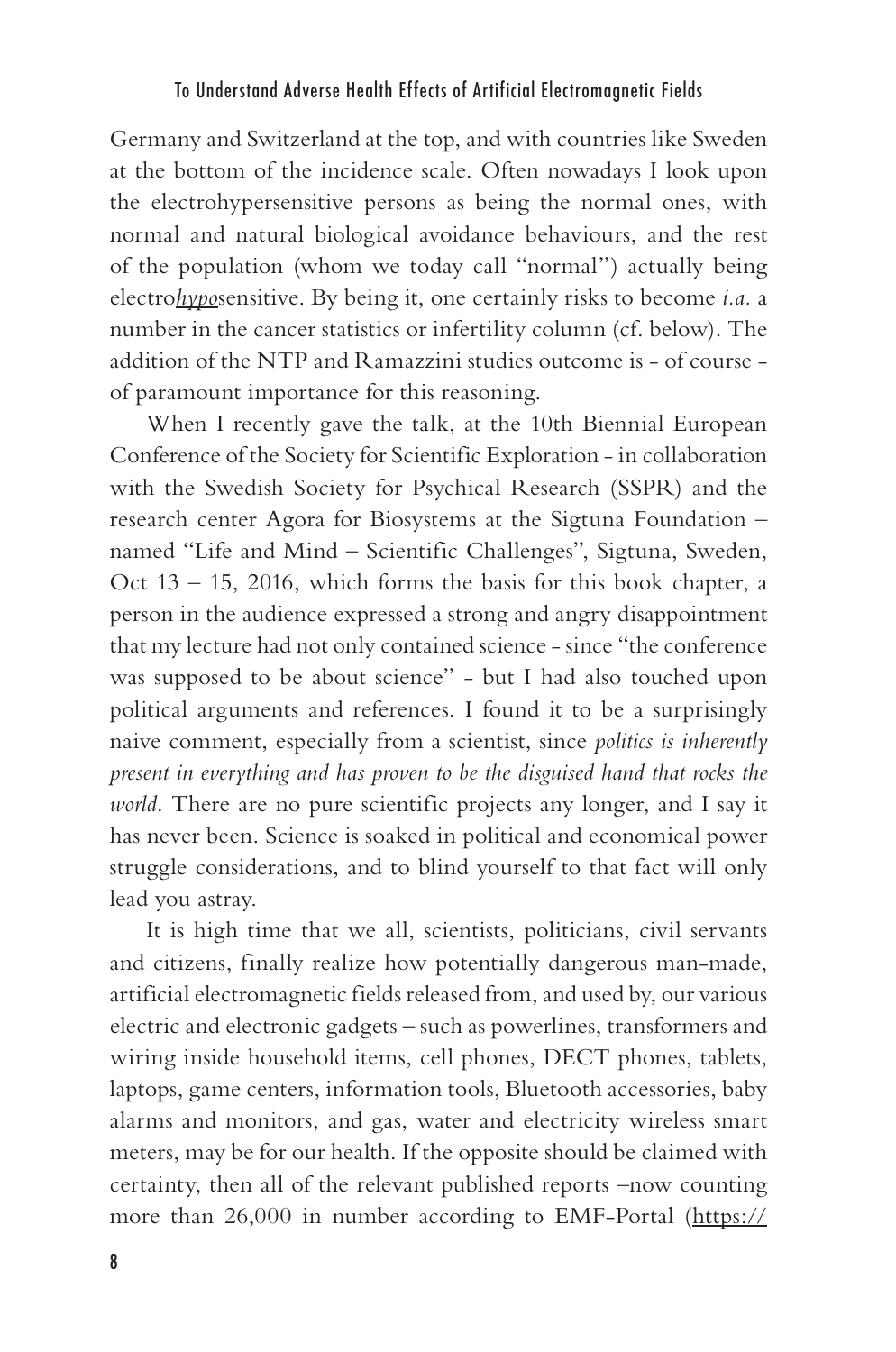www.emf-portal.org/en) - all must be wrong at the same time, and the probability for that is  $-$  to say the least  $-$  infinitely small!

Some organizations that definitely, and to 100%, trust the current scientific results and our common knowledge about potential health effects of man-made, artificial electromagnetic fields, are the manufacturers, the operators, the radiation protection authorities and even the World Health Organization since they all (cf. below) have abandoned ship years ago. It is also, of course, no surprise that electromagnetic radiation no longer are covered by insurance as a result of health problems. The British insurance giant Lloyd's – together with other insurance and reinsurance companies - has launched a very vigilant move. Damage to health due to direct or indirect exposure to the electromagnetic radiation of our modern gadget-driven world are no longer covered by their insurance policies. So do not call the insurance companies in the future if you have become ill or sick due to mobile phone radiation, or if your child has come down with childhood leukemia due to powerfrequent magnetic field exposure, or an aggressive brain tumour or malignant heart cancer due to cell phone or Wi-Fi tablet radiation, since your health insurance does not cover it. You better look for the telephone number to your government and parliament since they allowed the public blanketing roll-out of these exposures. So you will have to - in the future - sue your government and parliament, meaning you will sue yourself since these administrative structures of society use *YOUR* tax money to cover their backs. In addition, critical whistleblowing scientists, casting long and large shadows of doubt on these so-called "safe" gadgets, have effectively been removed, instead of supported, so the roulette is right now spinning. But will it end as a Wheel of Fortune or will it end in disaster?

It would be highly suitable to follow the legally-based demands on the pharmaceutical industry and add an information leaflet to each wireless gadget sold telling the buyer that it has unwanted side-effects (and for which they have *i.a.* applied for technical patents based on cancer risks), some rare and some more common, but all potentially serious to your health. In the voice of democracy, we should also – like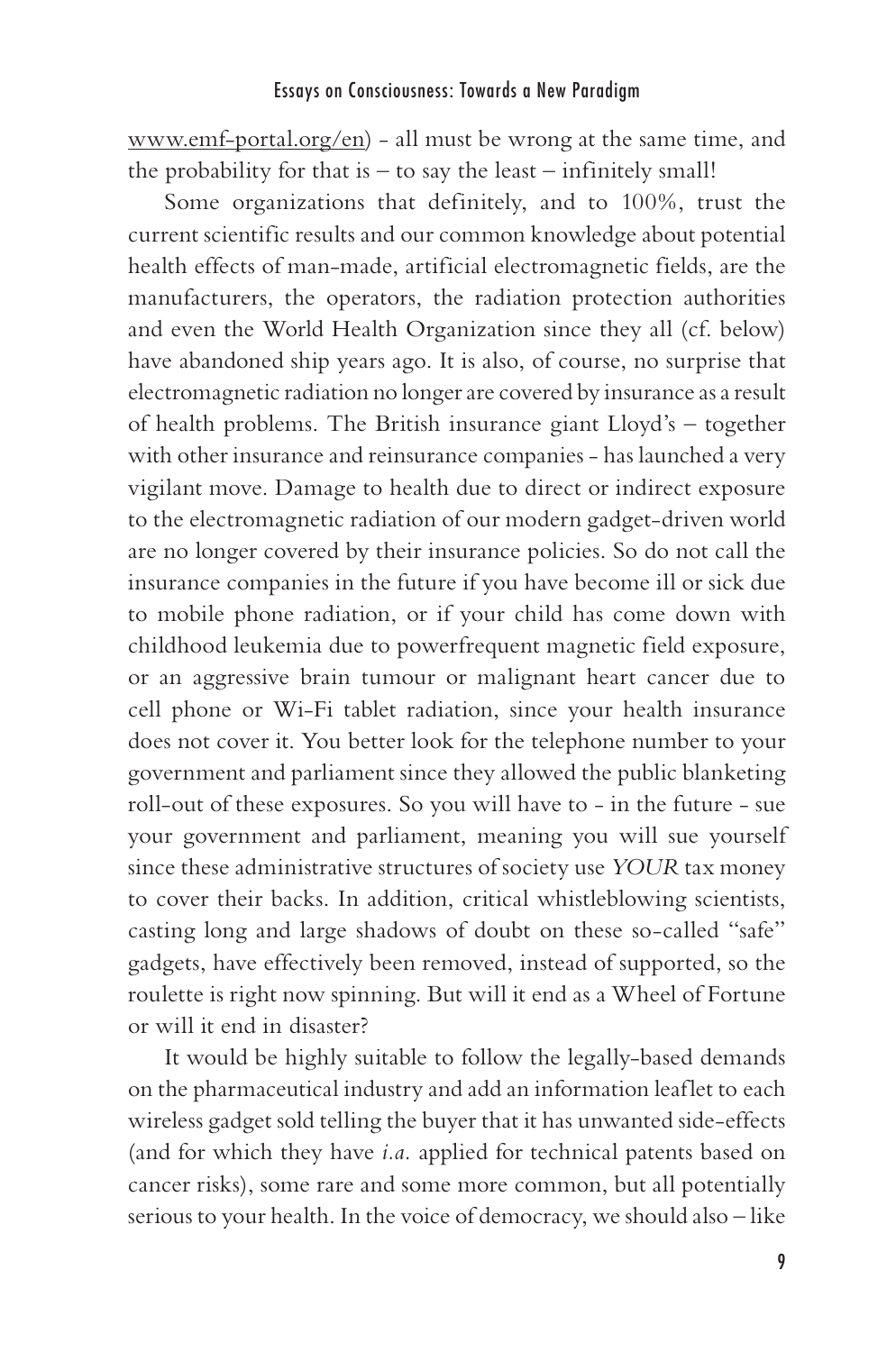the tobacco industry has been forced to do – label each package with a warning informing the user that it may harm their health, that their insurance does not cover such damages, and that the manufacturers themselves tell you to keep it at least one inch from your body. Very early, I even suggested that it should be required by manufacturers, operators and radiation protection authorities that they would take on a personal responsibility - legally watertight - when they said that radiation is harmless. So far, no one has volunteered to sign such a personal responsibility legal contract. (I wonder why not…?) Instead they have gone to bizarre length to legally protect themselves from future liability claims and law suits over their "safe" products! This does not make sense to me; does it to you? No, it rather smells like quite another form of "precautionary principle", aimed at protecting the 'major players', and not the consumers.



A Belgian-Swedish study by Cammaerts & Johansson (2013) on ants, that were made unable to leave their artificial laboratory home, revealed that when exposed to cell phone radiation, the adult ants displayed obvious behavioral disorders, with more disruption in their daily activities and an increasingly scanning of their local environment. It was clear that something concerned them. I immediately after our 2013 study wrote a commentary in 2014 (https://takebackyourpower. net/experts-and-doctors-warn-pregnant-women-and-childrenwireless/) where I urged pregnant women and children not to expose themselves to wireless radiation, and concluded that *we humans are mostly just standing around talking about this, whereas ants and bees are fleeing the field!* In it I also pointed to that a survey carried out in 2011 in Lausanne, Switzerland, had shown that the signal from the cell phones may not only confuse bees, but also cause their death. When researchers exposed beehives to cell phone radiation, the bees occupying the hive simply choose to move away and never return. I concluded that this is exactly the behaviour that beekeepers worldwide call CCD, Colony Collapse Disorder, a phenomenon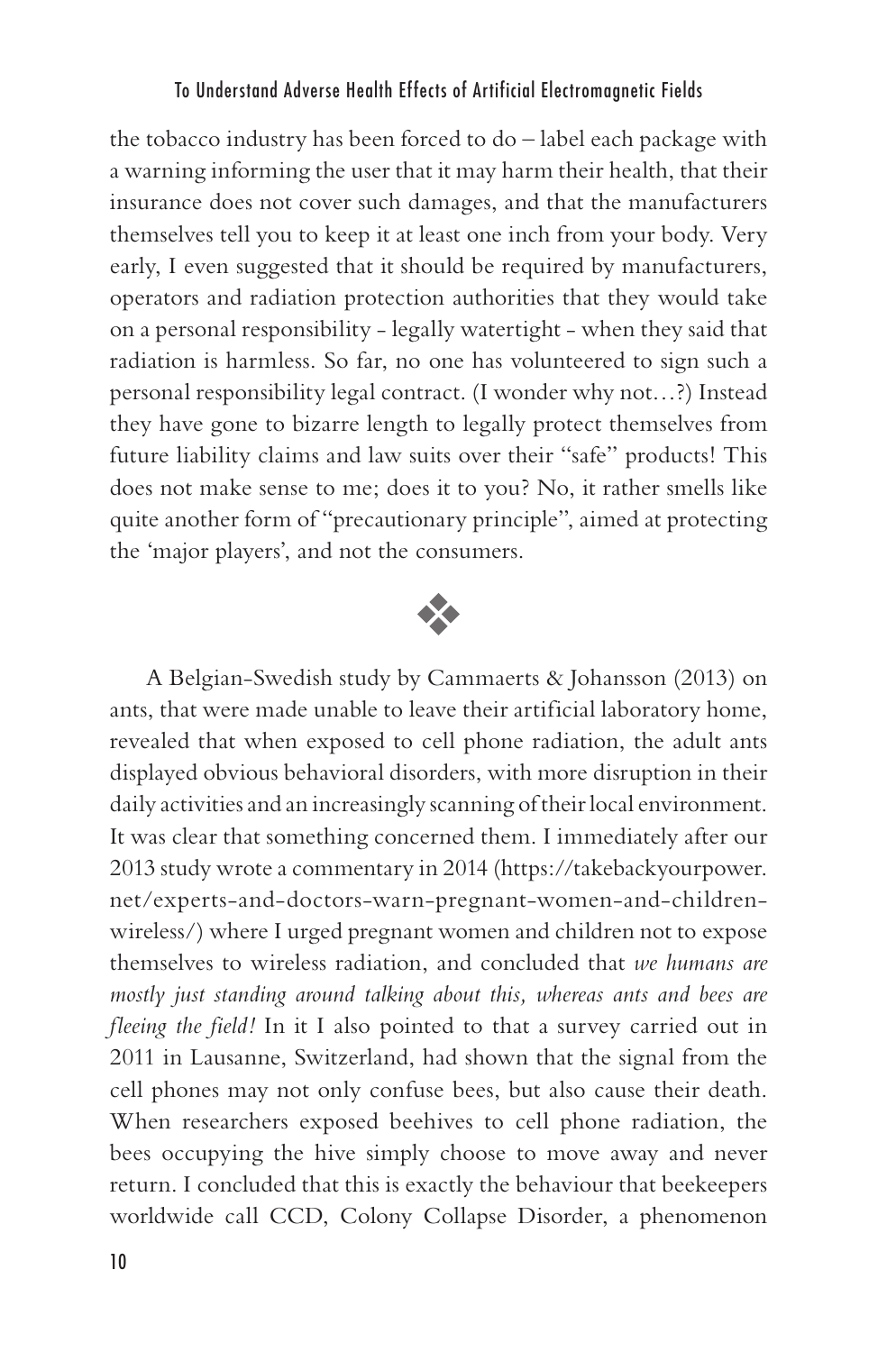that involves an abrupt disappearance of bees from their hives. Many other studies have in addition shown that bees are affected by and react to radiofrequency radiation. Scientists opine that exposure disrupts the hive, interferes with navigation, weakens the immune system (also cf. Johansson 2009a) and contributes to colony collapse (for references and further discussion, see Cammaerts 2017), so my idea above did find good ground for further exploration.

Thus, there is a real risk that democracy, nature, our habitat, garden ants, honey bees, etc., will be destroyed just because we are not watching them well enough... Instead we are giving away all our sex life secrets via various social media and universal 'clouds', in parallel to the authorities snooping around on the Internet (as part of the whole "social media" / Internet surveillance / stalking / troll-spreading / astroturfing / harassment / slander / bullyingbot carousel), we are watching our iPhones, updating our Facebook profiles, adding likes, checking Instagrams and YouTube channels. But can we really afford this constant ignorance? Can we allow ourselves to walk the Planet via our new VR glasses, instead of paying real attention? (Personally, I use my own eyes with ordinary spectacles - the world is then always in 3D, and with surround sound, surround smell, and a number of surround touch sensations. My personal slogan is *"Rather surround than surreal!"*. But am I enough numerous for Nature to survive the current toxic, man-made, electromagnetic field exposure; do I not have to depend on you too, dear Reader?)



Along these book pages, it will become clear that:

I want to discuss *something* which, in the form of Wi-Fi-enabled tablets and mobile phones, the educational authorities claim will revolutionize teaching and learning in spite of the fact that they have been used for years in Sweden parallel to an enormous drop in pedagogic quality and learning capacity, a fact brought up several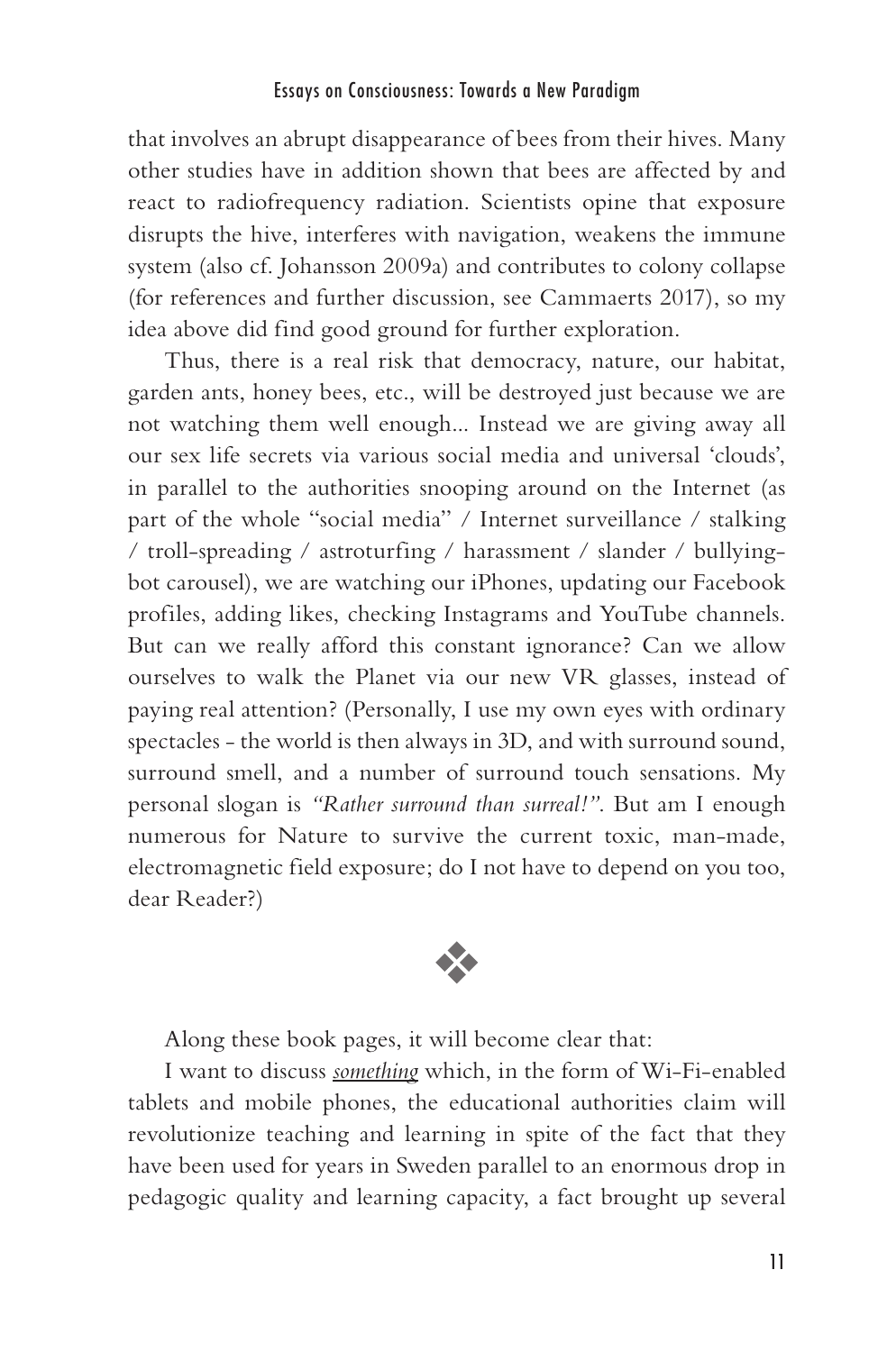times during the recent political party leader's debates in the Swedish public service TV and radio as well as in newspapers/tabloids.

I want to discuss *something* which in the form of smart meters and high-frequency, low-energy, light bulbs is said to cut the energy costs, while our electricity bills constantly increase. (Also always remember that smart meters – wired or wireless - would have been, of course, a wet dream for Gestapo and SS giving Anne Frank and her family on Prinsengracht 263 in Amsterdam definitely no place to hide during WWII. The moment they had put on a single light bulb, they immediately would have been spotted and caught.)

I want to discuss *something* which many Waldorf-Steiner schools and Waldorf-Steiner daycare centers have decided not to welcome in their premises, since they do not want to have the access to mobile phones interfering with the educational work. They want students to be 100% present – not just their bodies but also their full attention – at their activities in class, since presence is essential for their educational practices and ideas. They also respect the need to adapt the school environment for staff and pupils that are electrohypersensitive. In such a way everyone is saved from any long-term health effects, such as impact on the fertility or cancer progress. Therefore, they have also, for the same reason, chosen not to have wireless networks in classrooms.

I want to discuss *something* which the insurance companies around the world, including "Lloyds" in the UK and "Swiss Reinsurance Co. Ltd." in Switzerland, refuse to take responsibility for. Among such items you find not only health effects of electromagnetic fields, but also health effects of GMO and nanotechnology. (…Is this not strange, they are all sold to us as 100% risk-free and completely safe. Then they should be safe to insure…!?)

I want to discuss *something* which the telecom manufacturers and operators completely and totally refuse liability for. Their products are safe, so they claim, but they do not – legally – touch them even with a barge pole or a pair of pliers. So, in a sense, these companies have their own precautionary principle (cf. above and below).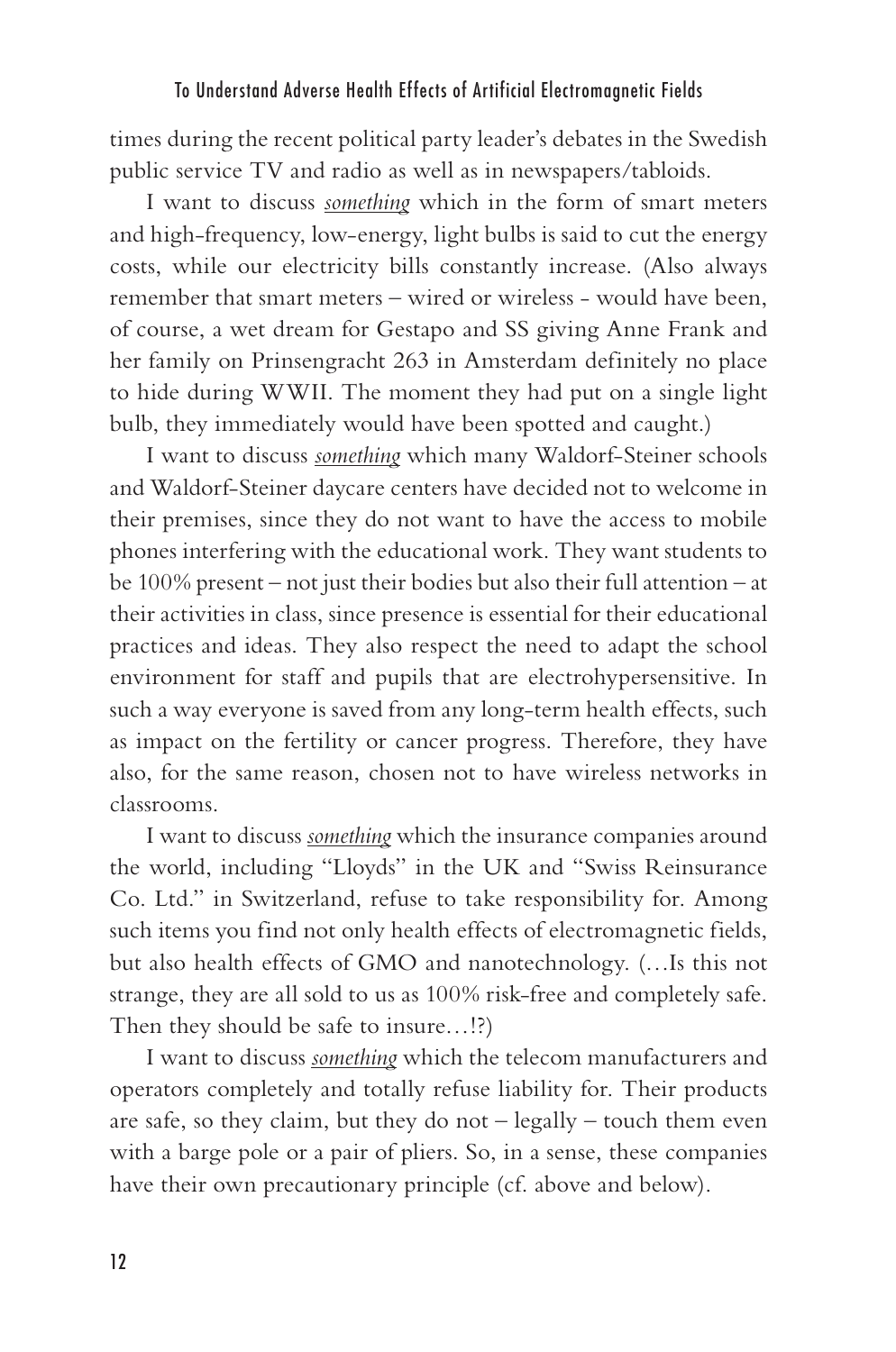I want to discuss *something* which the telecom manufacturers – for health safety reasons - tell you to keep at least one inch from your body.

I want to discuss *something* which the radiation protection authorities around the world say is completely and totally safe, but – for safety reasons – still suggest that we shall use as little as possible, and to use a hands free accessory. Again, odd. Either a gadget is safe … or it is not.

I want to discuss *something* which the radiation protection authorities around the world say gives off "very weak electromagnetic fields," in spite of the fact that a single mobile phone to your head has magnetic fields equal to lifting several electric train engines to the very same head.

I want to discuss *something* which the radiation protection authorities around the world say gives off "very weak radiation", in spite of the fact that the current allowed public microwave exposure levels – compared to the natural background – are one quintillion (1,000,000,000,000,000,000) times stronger.

I want to discuss *something* which easily penetrates walls, floors, ceilings … and you! And while penetrating you it feeds colossal levels of energy into your body, making molecules break, changing the behaviour and molecular machinery of your cells, damaging cells all the way to cell death, and feeding cell growth.

I want to discuss *something* which lacks any form of biologicallybased exposure standards or hygienic safety levels. Instead the safety of these gadgets are determined using so-called technical recommendations based on acute heating of fluid-filled plastic dolls, and only allowing you to make one (!) single, 6-minute long, mobile phone call once in your life-time. Serious? Not! (Does that make you feel safe?)

In our modern world, we and our children are constantly flooded by various wireless devices, wherever we live, work, go to school or play. Many questions have arisen regarding whether the radiation is without harm, especially since the 'major players' clearly points out – through their complete refusal of liability - that wireless technology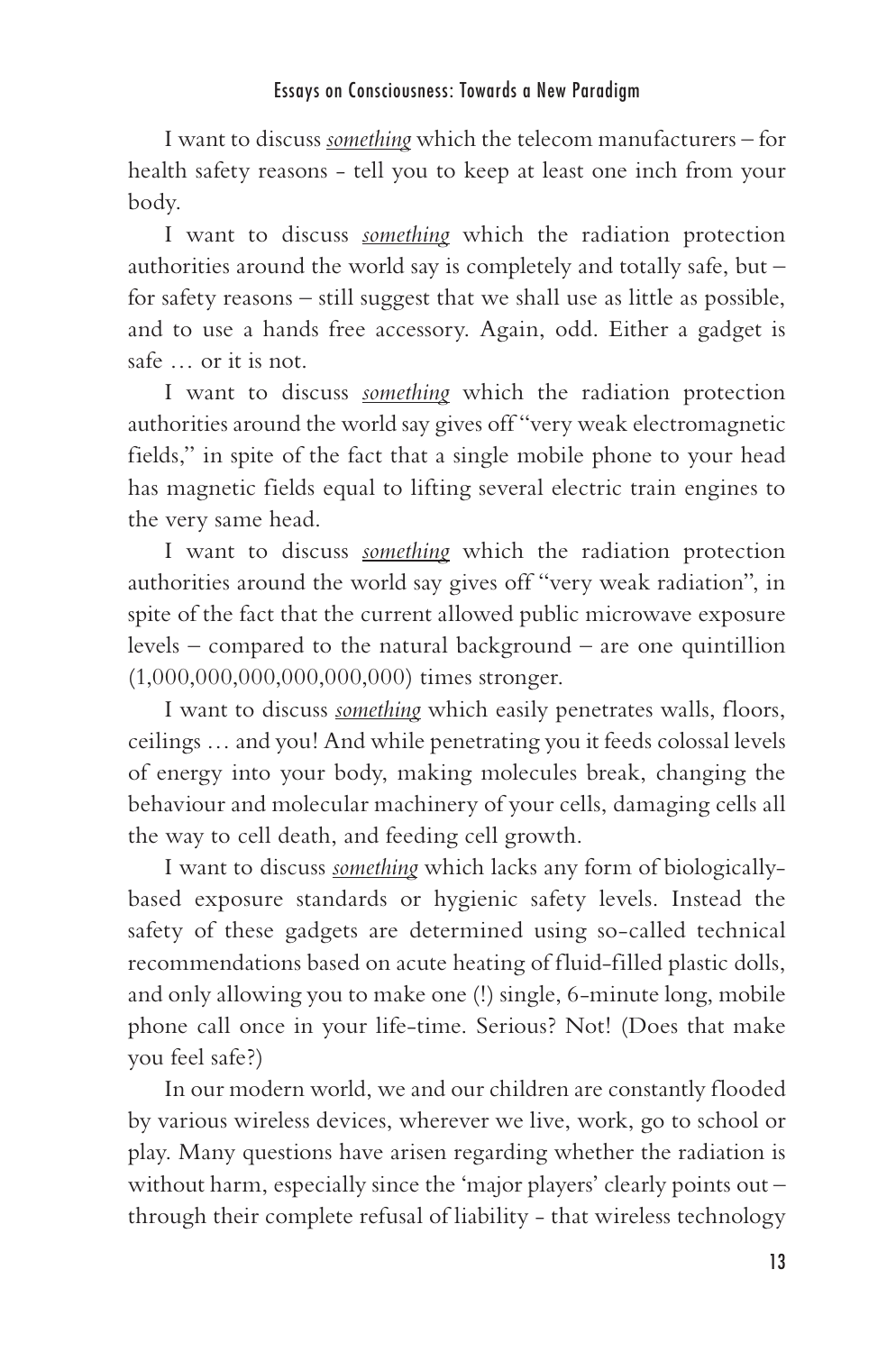is NOT without risk. (So, as usual, the corporate industry conducts the classical tune: "Follow the money". The only question for them is always who is going to pay for the damages in the future and, for health effects of electromagnetic fields, they will not do it. More telling than any test tube or laboratory rat experiment ever may be, I would say...)

Numerous studies and reports, expert statements and overviews correctly states that "there is a strong suspicion of harm", and calls for the use of the Precautionary Principle as originally given by the 1992 Rio Declaration on Environment and Development. The World Health Organization (WHO) has thereafter classified powerfrequent magnetic fields (by 2001) as well as radiofrequency electromagnetic fields (by 2011) as possibly carcinogenic (2B), and recently, in 2012, the Italian Supreme Court ruled that mobiles can cause a brain tumour. Thus, we can immediately cross out the idea that these techniques would be safe, not even the WHO believes it - and they still have a category into which such proven safe exposures would fall ("Class 4 - proven human non-carcinogen"). The question now is instead how big the risk is and what we accept the risk to cost. Instead of avoiding the issue, it's high time to be completely outspoken, blunt, even to the point of rudeness, and to call things by their proper names without any 'beating about the bush'. To guarantee our and the Planet's health this is the only way forward. *I say loudly: call a spade a spade, please!*

Recently, in addition, a bill to ban phones in schools was introduced in **France** in 2009, and further tightened in January 29, 2015. Bans came into effect in places like **Nigeria** in 2012, around the time that teachers in the **Solomon Islands** called for phones to be banned in their schools. **Uganda** banned phones in schools in 2013, one year after **Malaysia** reaffirmed its own similar ban. And it's not only been in schools where young people have been prohibited from using their phones over the years. In one prefecture in **Japan** in 2014 children were not allowed to use phones after 9 pm, not long after the government in **Belgium** has announced measures to restrict the use of mobile phones by young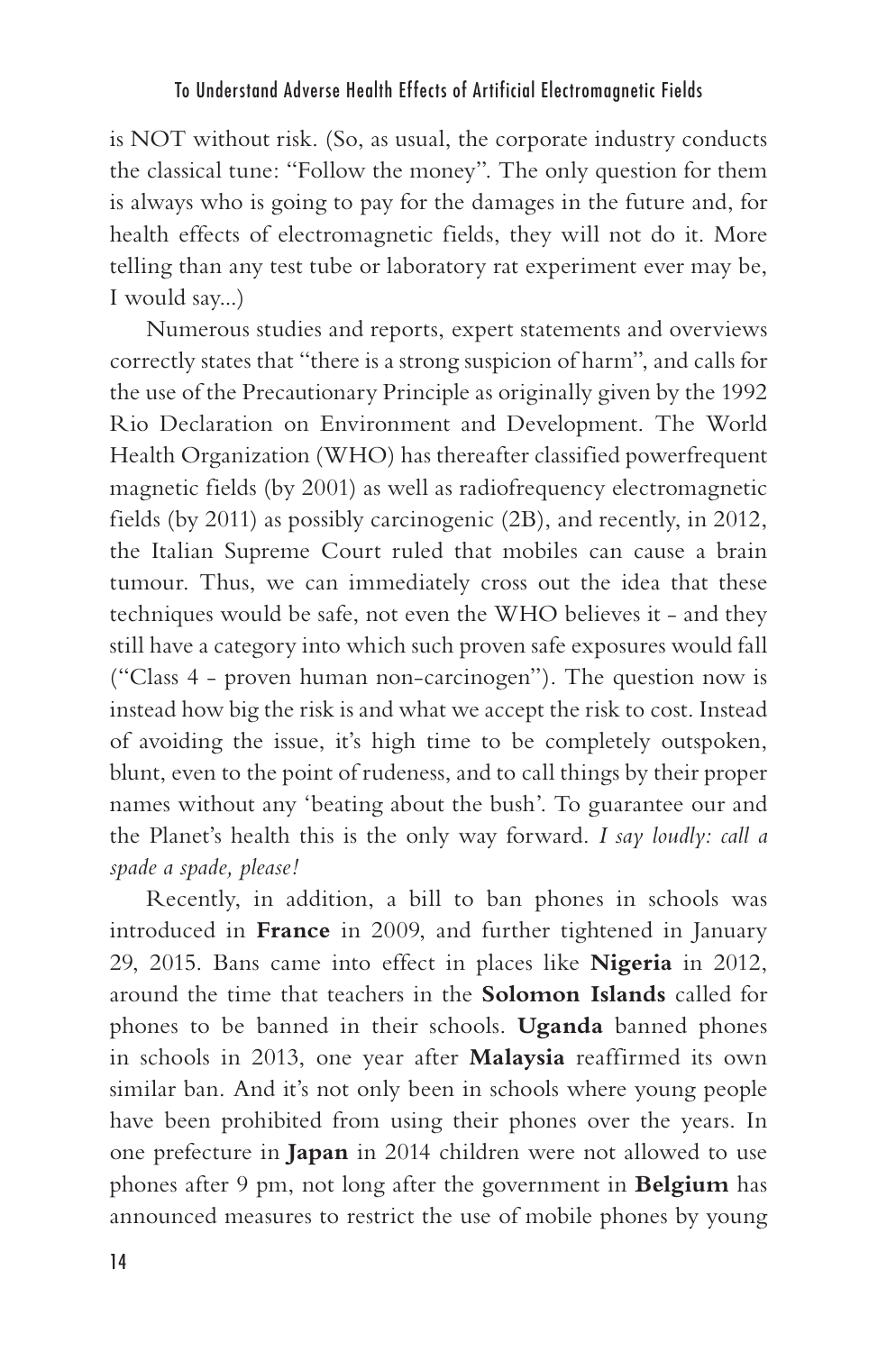children, sales of mobile phones to children under 7 years will be banned in shops and also on the internet, and adverts for mobile phones during children's programmes on TV radio and the internet will also be banned. In 2015, bans on student use of phones inside and outside of schools were considered in **Indonesia**, and in 2013 in **South Korea** experts have noticed a surge in teenagers with poor memory. This new ‹dementia› causes deterioration in cognitive abilities more commonly seen in people who have suffered a head injury or psychiatric illness. Experts blame game consoles and mobile phones for this worrying trend. Furthermore, a press release by February 27, 2017, has just been sent out about **Maryland** State's Children's Environmental Health And Protection Advisory Council being the first in USA to issue new recommendations to reduce Wi-Fi exposure of children, and a similar press release from March 6, 2017 tells us that "**Cyprus** Removes Wi-Fi from Kindergartens and Halts Wireless Deployment Into Public Elementary Schools". As a Swede I must, however, strongly wonder: in all these impressive statements and decisions … where is my own country Sweden? We cover our children in strongly coloured overalls, reflective vests, safety helmets, and more, but allow them to walk 'naked' in relation to the ambient artificial electromagnetic fields which have been cancer-classified by the WHO for nearly two decades!

All of the above should also be viewed against the very important notion that EMFs and autism in children may very well be associated. The first scientist to point to this was dr. George Carlo and his coworker dr. Tamara J. Mariea who in their 2007 article (Mariea & Carlo 2007) concluded that "*These data also suggest that wireless device EMR is a synergen in the etiology of autism, acting in conjunction with environmental and genetic factors, and offer a mechanistic explanation for the correlation between concurrent increases in the incidence of autism and the use of wireless technology*". Their ideas where very elegantly picked up by professor Martha Herbert and dr. Cindy Sage in their two, already classic, parallel papers in 2013 (Herbert & Sage 2013a,b), and have also built the foundation for the excellent public appearances of the entrepreneur and philanthropist Mr. Peter Sullivan (see e.g. http://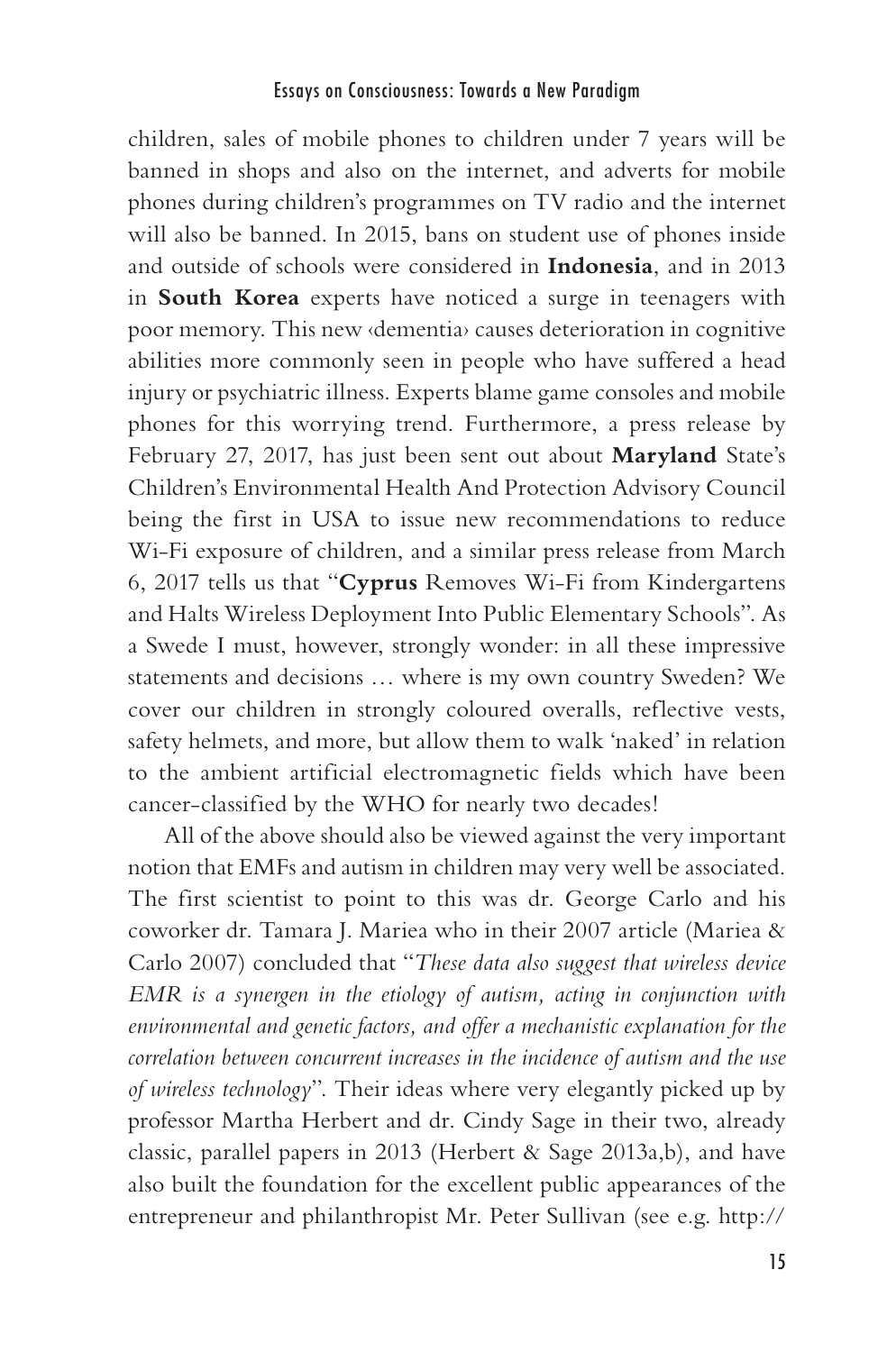www.motherjones.com/environment/2016/12/silicon-valleycellphones-wifi-sickness-emf-hypersensitivity), who has decided to use his economic means for the welfare of future generations.

All these gadgets are – from an evolutionary point-of-view – toys. Children who do not get tablets and smart phones still will mature to responsible and loving citizens - that you do not need to worry about! – but without the real life necessities such as clean water, clean air, food that can be eaten without risk, care, concern, love and respect, they will perish. As they also will if their sperm cell number is lowered beyond repair (cf. below).



As I pointed out in my recent article (Johansson 2016), 3.5-3.8 billion years ago the first unicellular organisms were formed and life was initiated on our Planet. During the coming thousands of million years cells divided to form multicellular plants and animals, and they grew more and more complicated and sophisticated. Soon our Planet was inhabitated by insects, reptiles, fish, birds and finally mammals. During some 5,000,000 years mankind has made it's ascent, and our present subspecies, the *Homo sapiens*, has been around for about 200,000 years.

As stressed in the very same article, the recent massive roll-out of various wireless technologies should be critically viewed against this background. The last 100 years we have very suddenly been exposed to radio, TV, computers, cellular telephones, wireless internet, light ray tubes, compact fluorescent lamps, and house-hold appliances of various kind. And, as pointed out many times during the last four decades by myself, this is the actual central question: "*Can we really count on Darwinian evolution to ensure that our cells have developed an automatic protective shield against power-frequent electric and magnetic fields, pulsed and polarized radio and TV signals, microwaves, etc., i.e. environmental exposures that have never been around on our Planet, or*  $-i f$ *they have – been less than one quintillionth in strength?*" And the answer is so simple (*i.e.* no "rocket science" needed!): Of course, we can not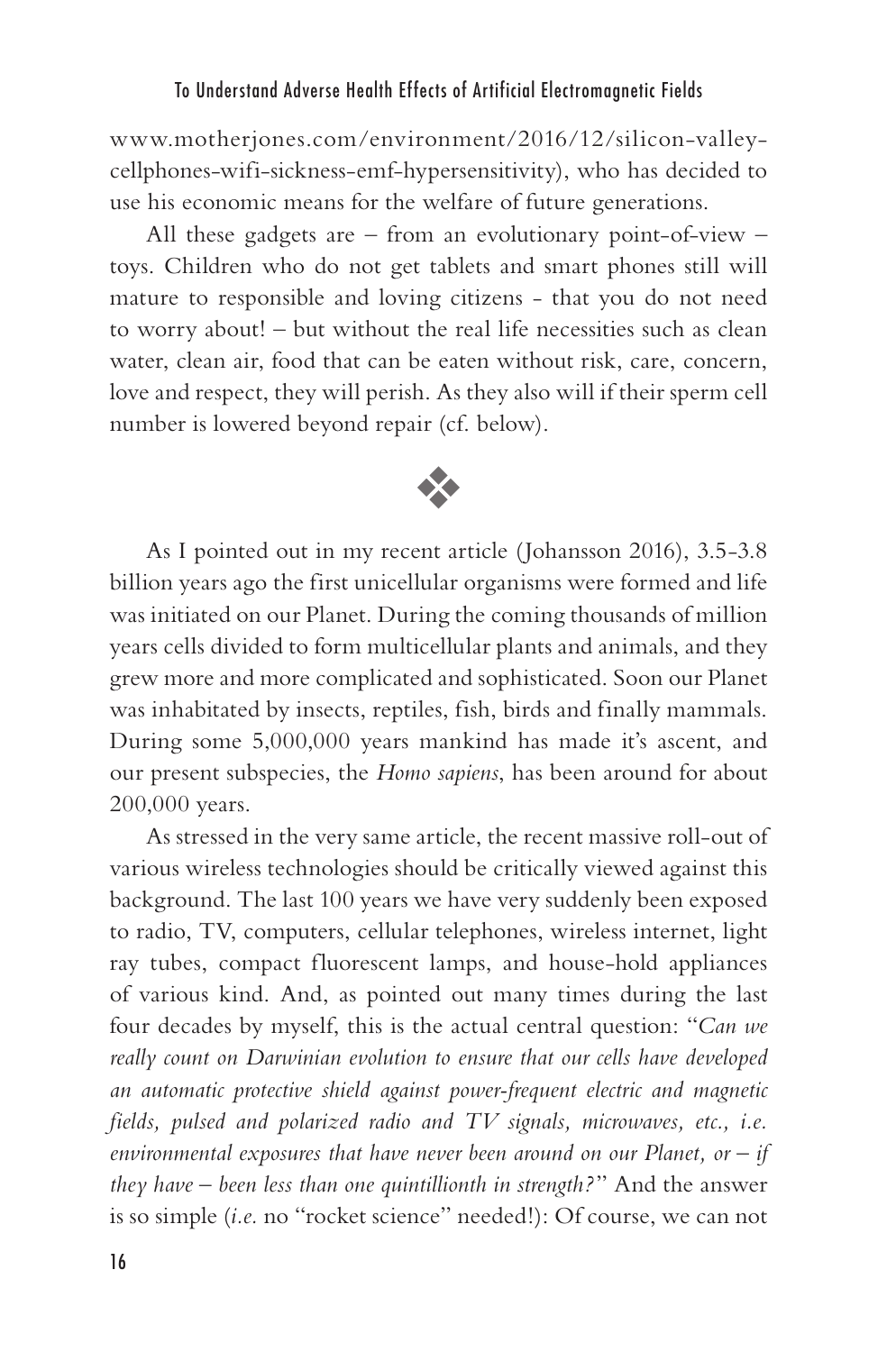count on any such protective shielding since it is just not present. We are more naked than any newborn baby when it comes to such presumed protection.

In that chapter, I also concluded that once upon a time we all believed that radioactivity from radium, uranium and plutonium, the X-rays in medicine, as well as the ultraviolet sunrays, all were safe, as were very dangerous habits like smoking. We did not realize that they can harm us, indeed even kill us. In the 1940s kids' shoe shops were equipped with shoefitting machines that used strong X-rays, and wristwatches in the 1950s glowed in the dark because they were painted with radioactive paint. At the same time, responsible scientists and doctors started to realize that the warm and beautiful sunshine could actually can harm our cells and their DNA, leading to the development of skin cancer. The same sort of experts that today tell you that cell phone and Wi-Fi radiation is harmless, once told you that strong radioactivity, strong X-rays and UV light were harmless. And smoking, they said, even was good for you! Most of these hazards were quickly removed and are now gone, but a new one has appeared: The wireless society with all it's EMF-based gadgets.

Very early on I coined the expression and question that we are all subjected to "*The largest full-scale experiment ever: What happens when we, 24-hours around the clock, wherever we are, allow ourselves and our children to be used as guinea-pigs, whole-body-irradiated by new, manmade electromagnetic fields for the rest of our lives?"* This question is now more valid and important than ever and it is not a matter of "rocket science", the obvious evolutionary consequences are easy to grasp, and *it is time to wake up and take strong action! (As the 'major players',*  including the insurance and reinsurance industry, already have done more than *15 years ago!)*



Down below, I will bring up a few recent reports and results from the peer review-based scientific literature, acknowledged by other scientists in the field. Even though all the gadgets in question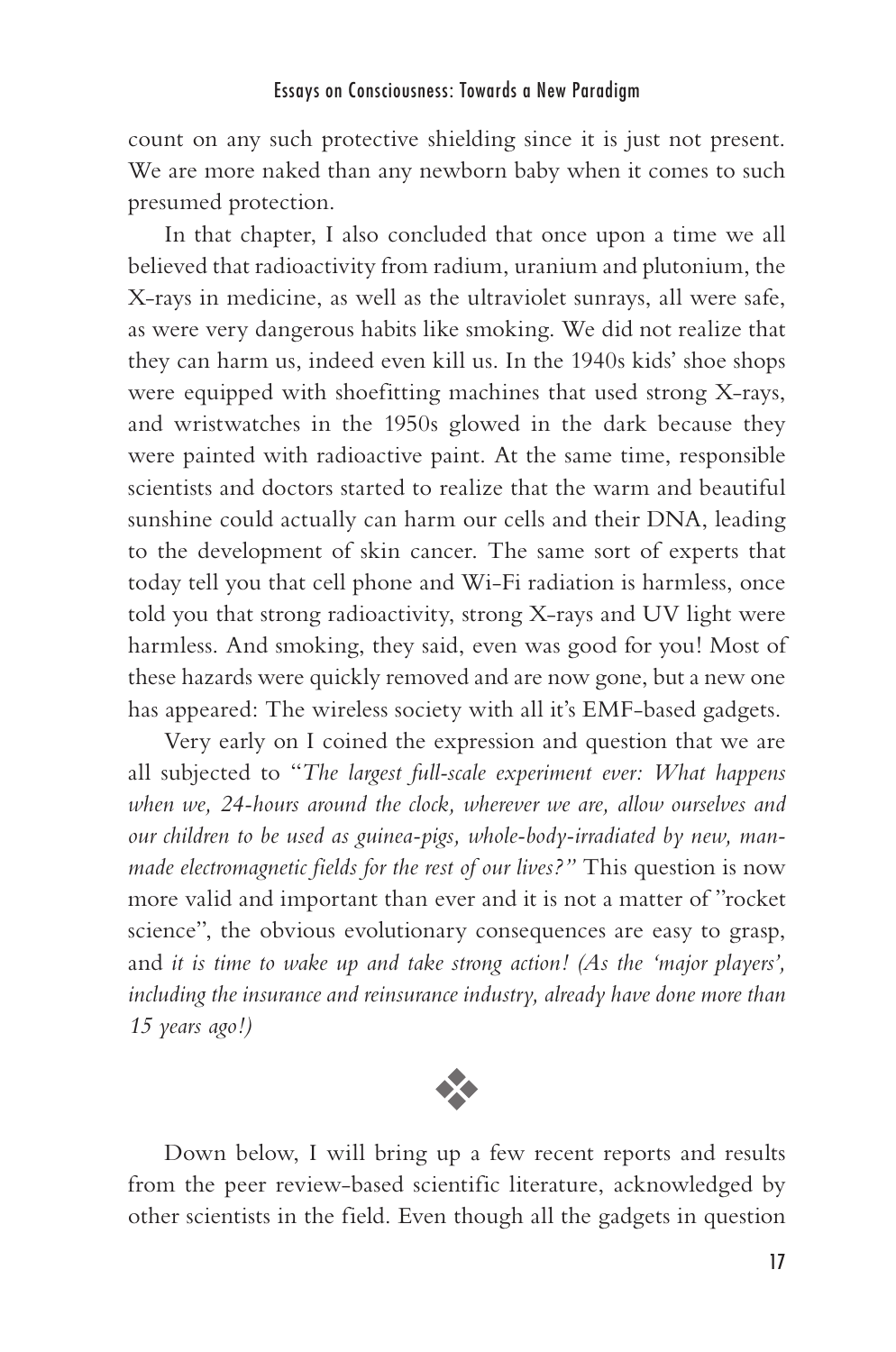represent highly attractive technological developments claimed to improve our life, ease our everyday work, and amuse us, they do expose us to a potent toxic environmental pollution. The powerfrequent electromagnetic fields and the microwave radiation may affect prenatal development in both humans and animals, as well as the health for children, teenagers, and adults. Various studies have reported that different types of artificial EMFs may have serious, or very serious, adverse side-effects in various organs, tissues, cells, and molecular classes, and especially so in the young and very young. It is very important that the members of the general public *immediately* start to educate themselves and take precautionary actions of their own. I am constantly asking society to continue to build knowledge towards a safe future, built on what I have coined as «green, human- and environmental-friendly technology», a technology that should not be safer, but *safe!* For instance, the use of a wireless connection is not necessary for access to the Internet. Hardwired Internet access using shielded cables and computers predated the use of wireless connection, and will still serve us equally well; the information will be exactly the same, the pictures and movies too, and we can still "like" each other at a distance.

It has been a great honour for me to assist Dr. Dimitris Panagopoulos and Dr. George Carlo, revealing the ground-breaking biomedical and biological importance of the polarization of artificial fields *versus* the non-polarized character of natural fields; demonstrating the very limited use of the so-called SAR-values (=specific absorption rates) as dosimetric quantities for electromagnetic field bioeffects; and to point to the very basic, important and natural realization of always using real mobile phone exposures in experimental studies, instead of simulated ones (cf. Panagopoulos et al 2013, 2015a,b). Together we are now heading towards finding protective solutions, enabling consumers to continue using their various electronic gadgets, but in a safe way.

Among the most recent papers, several ought to attract strong attention, such as the one by Parsanezhad *et al* (2017) where the health effects of mobile phone jammers - preventing the mobile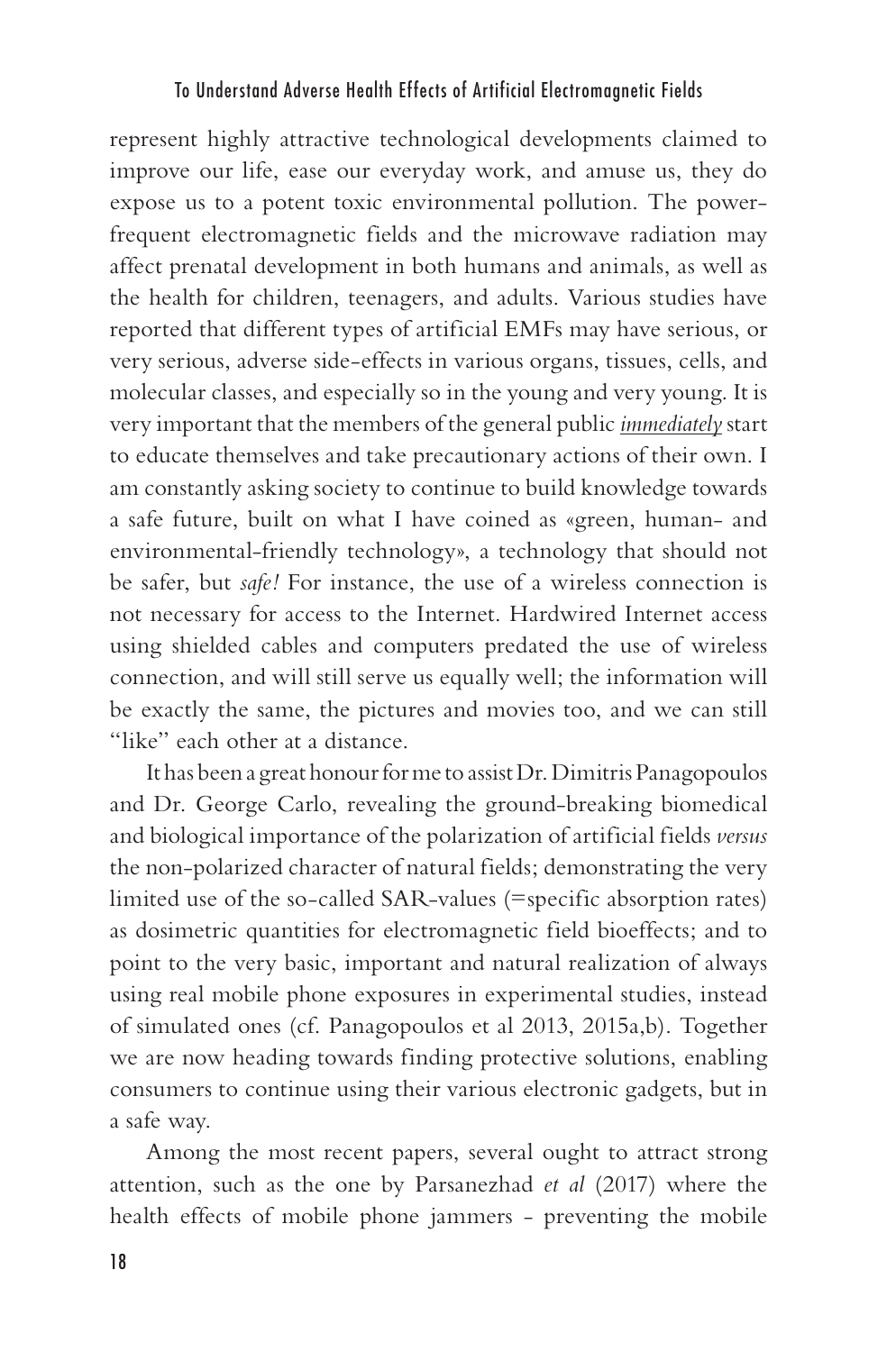phones from receiving signals from base stations by interfering with authorized mobile carriers' services – was studied. In spite of the fact that mobile jammer use most often is illegal, they are occasionally used in offices, shrines, conference rooms and cinemas. The purpose of this study was to investigate the biological effects of short-term exposure of human sperm to radiofrequency radiation emitted from a commercial mobile phone jammer.

Fresh semen samples were obtained by masturbation from 50 healthy donors who had been referred with their wives to the Infertility Treatment Center at the Mother and Child Hospital, Shiraz University of Medical Sciences, in Iran. Female problems were diagnosed as the reason for infertility in these couples. The semen sample of each participant was divided into 4 aliquots. The first aliquot was subjected to swim-up and exposed to jammer radiation. The second aliquot was not subjected to swim-up but was exposed to jammer radiation. The third and fourth aliquots were not exposed to jammer radiation but only the 3rd aliquot was subjected to swim-up.

The results revealed that the semen samples exposed to radiofrequency radiation showed a significant decrease in sperm motility and increase in DNA fragmentation, which lead to the authors' conclusion that electromagnetic radiation in the radiofrequency range emitted from mobile phone jammers may lead to decreased motility and increased DNA fragmentation in human semen. It can, thus, be concluded that  $-$  in addition to previous investigations using mobile phones only - also mobile phone jamming might exert adverse reproductive health effects.

Furthermore, Solek *et al* (2017) have investigated the effects of pulsed and continuous electromagnetic fields (PEMFs/CEMFs) on mouse spermatogenic cell lines (GC-1 spg and GC-2 spd) in terms of cellular and biochemical features in vitro. The authors evaluated the effect of EMFs on mitochondrial metabolism, morphology, proliferation rate, viability, cell cycle progression, oxidative stress balance and regulatory proteins. Their results strongly suggest that EMFs induce oxidative and nitrosative stress-mediated DNA damage, resulting in p53/p21-dependent cell cycle arrest and apoptosis.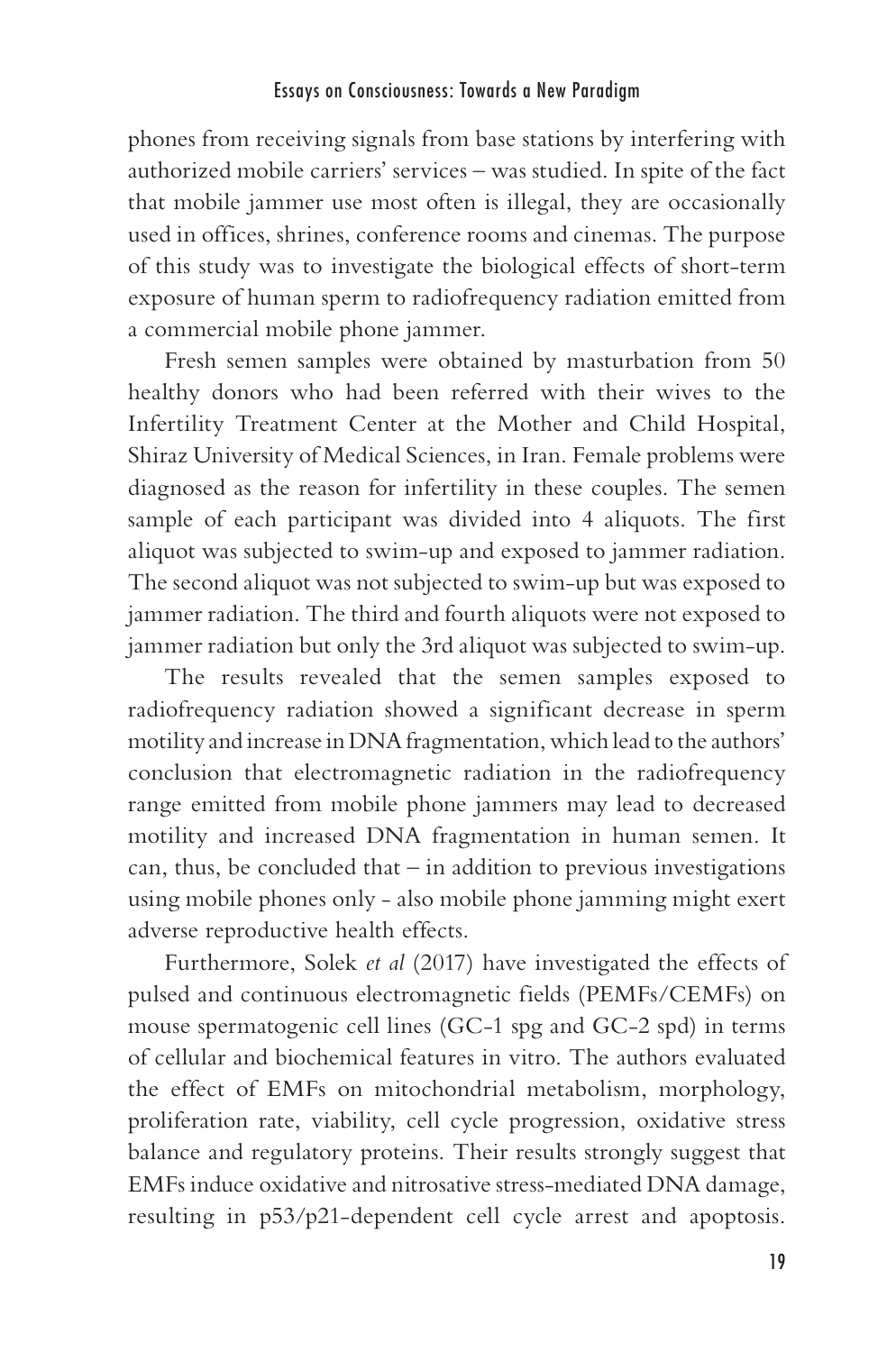Therefore, spermatogenic cells, due to the lack of antioxidant enzymes, undergo oxidative and nitrosative stress-mediated cytotoxic and genotoxic events, which contribute to infertility by reduction in healthy sperm cells pool. In conclusion, electromagnetic field present in surrounding environment impairs male fertility by inducing p53/ p21-mediated cell cycle arrest and apoptosis.

Naturally, one should not forget other life-style factors which may affect us, and maybe in concert with EMFs. For instance Radwan *et al* (2016) found evidence for a relationship between sperm DNA damage parameters and everyday life factors. High and medium level of occupational stress and age increase DNA fragmentation index ( $p=0.03$ ,  $p=0.004$  and  $p=0.03$ , respectively). Other lifestyle factors that were positively associated with percentage of immature sperms (high DNA stainability index) included: obesity *and cell phone use for more than 10 years* ( $p=0.02$  and  $p=0.04$ , respectively). Thus, data from the present study showed a significant effect of age, obesity, mobile phone use and occupational stress on sperm DNA damage. As DNA fragmentation represents an extremely important parameter indicative of infertility and potential outcome of assisted reproduction treatment, and most of the lifestyle factors are easily modifiable, the information about factors that may affect DNA damage are important, and should be reflected in precautionary societal advice to the general public.

Some of the first observations on human sperm cells were done by Agarwal *et al* (2008) who showed that the use of cell phones decrease the semen quality in men by decreasing the sperm count, motility, viability, and normal morphology. The decrease in sperm parameters was dependent on the duration of daily exposure to cell phones and independent of the initial semen quality.

To investigate the potential combined influence of maternal restraint stress and 2.45 GHz Wi-Fi signal exposure on postnatal development and behavior in the offspring of exposed rats, Othman *et al* (2017) studied 24 pregnant albino Wistar rats who were randomly assigned to four groups: Control, Wi-Fi-exposed, restrained and both Wi-Fi-exposed and restrained groups. Each of Wi-Fi exposure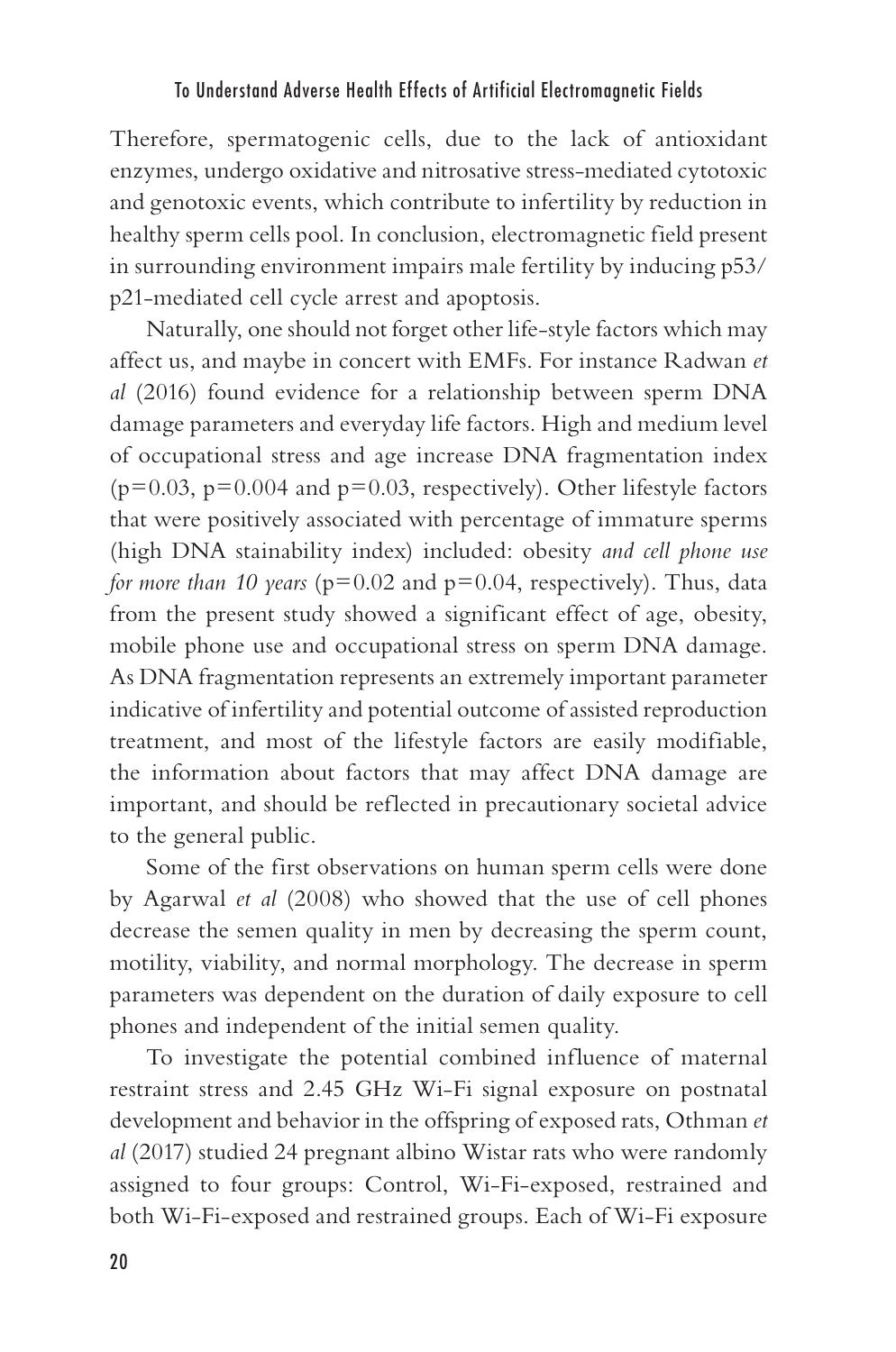and restraint occurred 2 h/day along gestation till parturition. The pups were evaluated for physical development and neuromotor maturation. Moreover, elevated plus maze test, open field activity and stationary beam test were also determined on postnatal days 28, 30 and 31, respectively. After behavioral tests, the rats were anesthetized and their brains were removed for biochemical analysis. Their main findings showed no detrimental effects on gestation progress and outcomes at delivery in all groups. Subsequently, Wi-Fi and restraint, *per se* and mainly *in concert* altered physical development of pups with slight differences between genders. Behaviorally, the gestational Wi-Fi irradiation, restraint and especially the associated treatment affected the neuromotor maturation mainly in male progeny. At adult age, they noticed anxiety, motor deficit and exploratory behavior impairment in male offspring co-exposed to Wi-Fi radiation and restraint, and in female progeny subjected to three treatments. The biochemical investigation showed that, all three treatments produced global oxidative stress in brain of both sexes. As for serum biochemistry, phosphorus, magnesium, glucose, triglycerides and calcium levels were disrupted. Taken together, prenatal Wi-Fi radiation and restraint, alone and combined, provoked several behavioral and biochemical impairments at both juvenile and adult age of the offspring.

Hassanshahi *et al* (2017) aimed to investigate the effect of 2.4 GHz Wi-Fi radiation on multisensory integration in rats. This experimental study was done on 80 male Wistar rats that were allocated into exposure and sham groups. Wi-Fi exposure to 2.4 GHz microwaves [in Service Set Identifier mode (23.6 dBm and 3% for power and duty cycle, respectively)] was done for 30 days (12 h/ day). Cross-modal visual-tactile object recognition (CMOR) task was performed by four variations of spontaneous object recognition (SOR) test including standard SOR, tactile SOR, visual SOR, and CMOR tests. A discrimination ratio was calculated to assess the preference of animal to the novel object. The expression levels of M1 and GAT1 mRNA in the hippocampus were assessed by quantitative real-time (RT) PCR. Results demonstrated that rats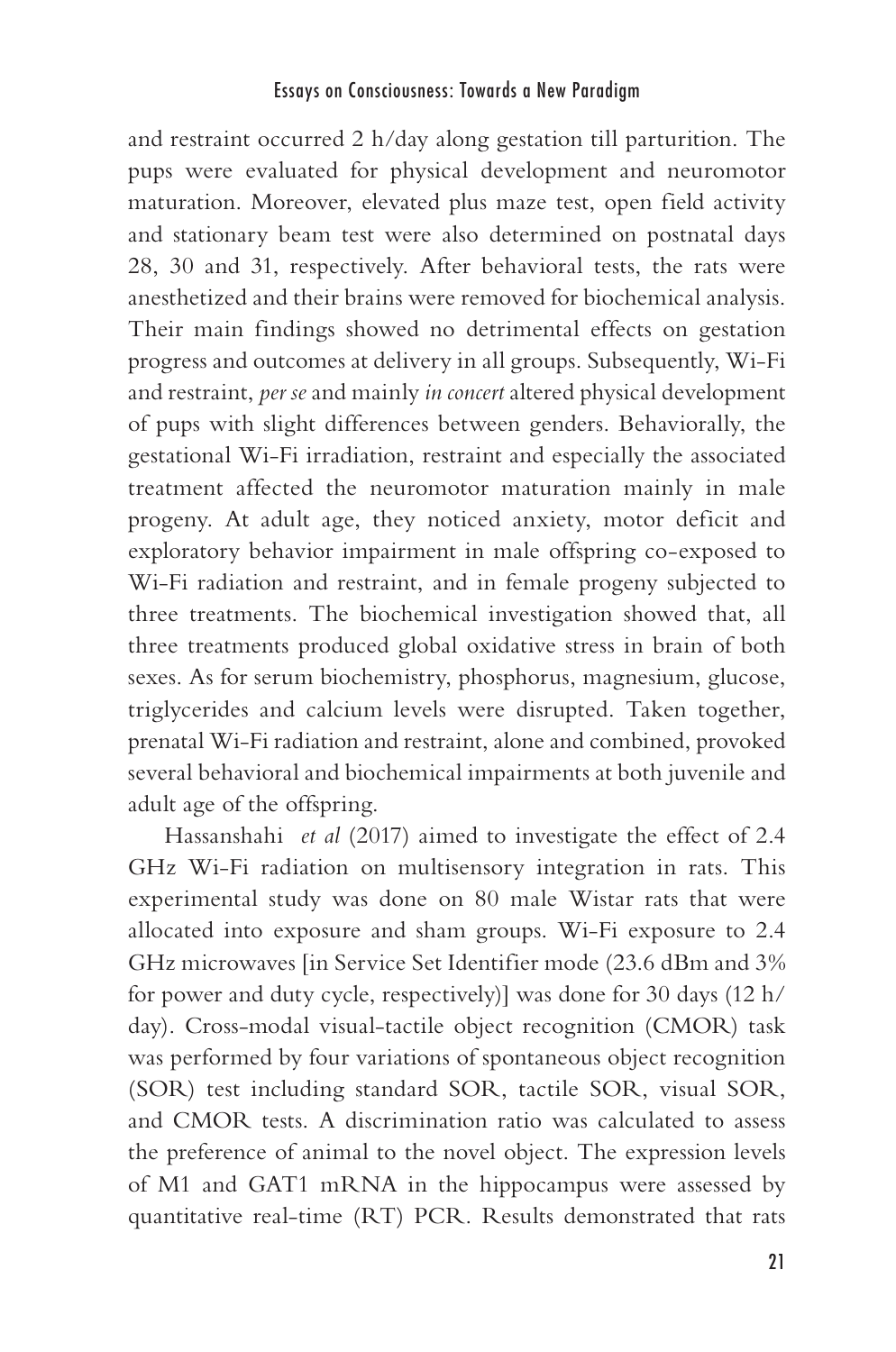in Wi-Fi exposure groups could not discriminate significantly between the novel and familiar objects in any of the standard SOR, tactile SOR, visual SOR, and CMOR tests. The expression of M1 receptors increased following Wi-Fi exposure. In conclusion, results of this study showed that chronic exposure to Wi-Fi electromagnetic waves might impair both unimodal and cross-modal encoding of information.

Rezk *et al* (2008) provided evidence that exposure of pregnant women to mobile phone significantly increase fetal and neonatal heart rate, and significantly decreased the cardiac output, and Lai *et al* (1994) demonstrated that after 45 min of exposure to pulsed 2,450 MHz microwaves (2 microseconds pulses, 500 pps, 1 mW/ cm2, average whole body SAR 0.6 W/kg), rats showed retarded learning while performing in the radial-arm maze to obtain food rewards, indicating a deficit in spatial "working memory" function. Their data indicate that both cholinergic and endogenous opioid neurotransmitter systems in the brain are involved in the microwaveinduced spatial memory deficit. Highly similar conclusions were reached by Papageorgiou *et al* (2011) through their findings in young men suggesting that Wi-Fi exposure may exert genderrelated alterations on neural activity associated with the amount of attentional resources engaged during a linguistic test adjusted to induce working memory.

In a very interesting study, Cervellati *et al* (2009) were able to demonstrate a significant effect of high-frequency electromagnetic fields on connexins expression and localization in placental extravillous trophoblast cell line HTR-8/SVneo (trophoblasts are cells forming the outer layer of a blastocyst, which provide nutrients to the embryo and develop into a large part of the placenta). Connexins are membrane proteins able to influence trophoblast functions. Samples were exposed to pulse-modulated 1817 MHz sinusoidal waves (GSM-217 Hz; 1 h: SAR of 2 W/kg [=the maximal allowed public exposure level]). Connexin mRNA expression was assessed through semi-quantitative RT-PCR, protein expression by Western blotting, protein localization by indirect immunoflorescence, cell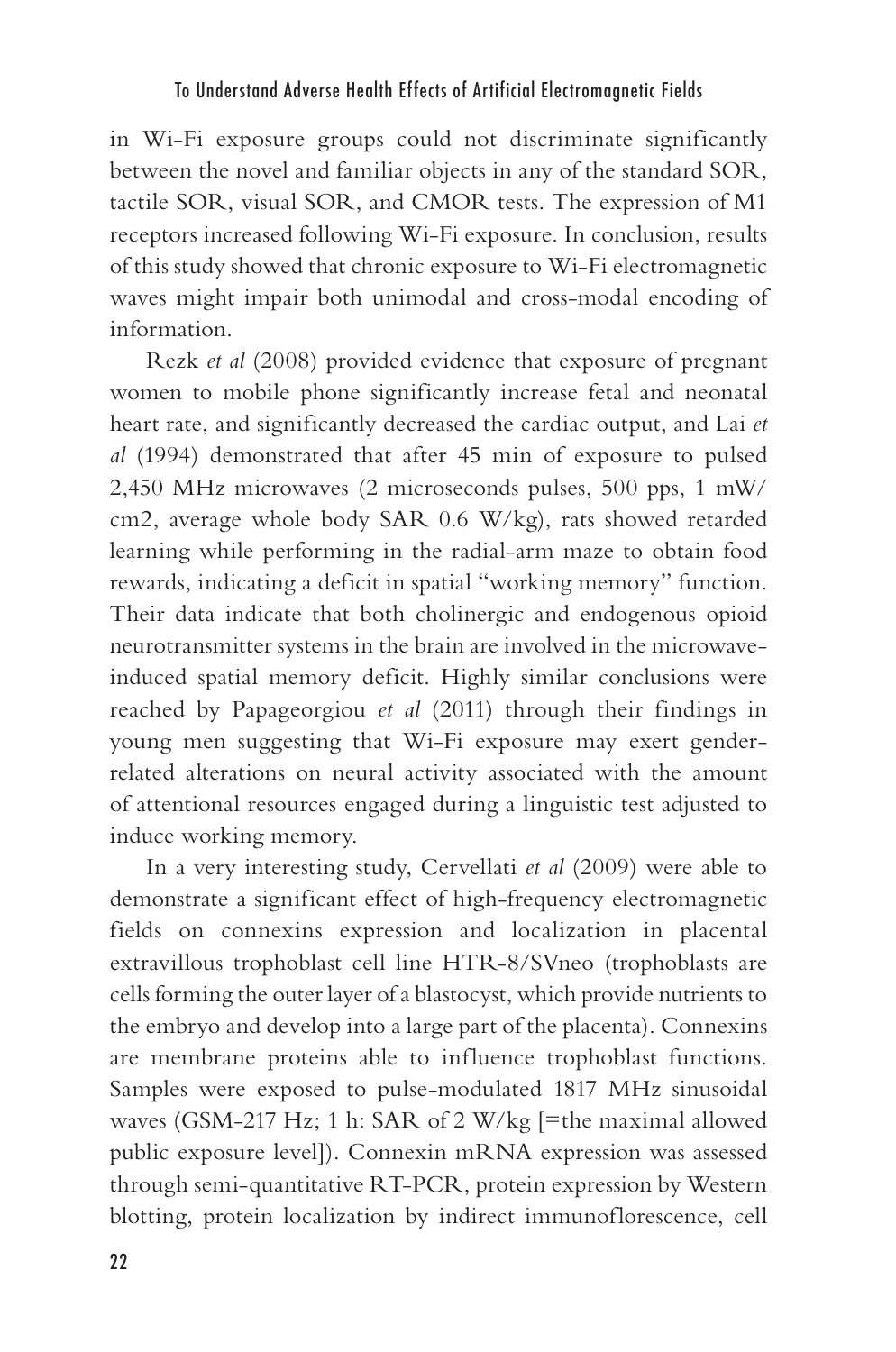ultrastructure using electron microscopy. The exposure significantly and selectively increased Cx40 and Cx43, without altering protein expression. Nevertheless, Cx40 and Cx43 lost their punctuate fluorescence within the cell membrane, becoming diffuse after HF-EMF exposure. Electron microscopy evidenced a sharp decrease in intercellular gap junction-like structures.

This study is the first to indicate that exposure of extravillous trophoblast to GSM signals can modify connexin gene expression, connexin protein localization and cellular ultrastructure, and they may also explain – together with the above-mentioned studies on sperm cells - why infertility was encountered in the Greek study by Magras & Xenos (1997), where a progressive decrease in the number of newborns per dam was observed, which ended in irreversible infertility, after in vivo exposures at several places around an antenna park outside of the city of Thessaloniki. At these locations, the radiofrequency power density was between  $1,680 \,\mathrm{\upmu W/m^2}$  and  $10,530$ µW/m2 , the latter being a typical exposure value 100 meters from a base station/antenna. The prenatal development of the newborns, however, evaluated by the crown-rump length, the body weight, and the number of the lumbar, sacral, and coccygeal vertebrae, was improved, something which may sound appetizing. But, remember, any abnormal pattern must always be regarded as just that: abnormal. To feed these fetuses with energy may have 'developed' them – just as feeding a body-builder with anabolic steroids, but the latter then will get a dramatic reduction is genital development and fertility scores, just as the mice outside of Thessaloniki did. (Ask any professional body-builder if you do not believe me. Or ask a professional gardener what happens I you feed blooming plants with way too much fertilizers (=energy); they will get huge green masses but very few and tiny flowers, if any. It is as simple as that, it is my working hypothesis, and you should quote it and demand research into this area of mechanistic approach.)

Cerón-Carrasco & Jacquemin (2017), in their elegant study, have pointed to the fact that nowadays, using e.g. mobile phones as electromagnetic 'knives', employing their pulsed electric fields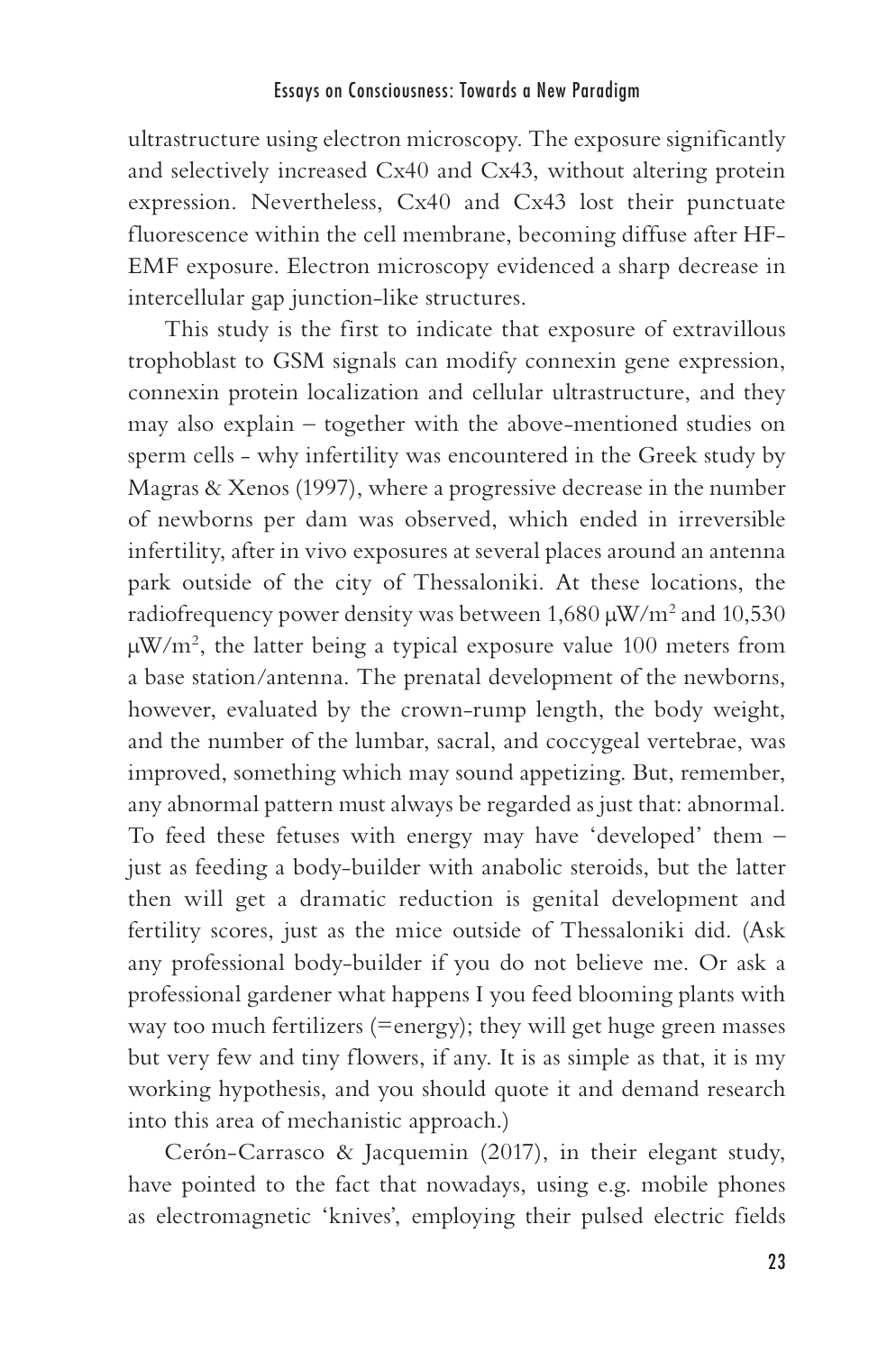to selectively rewrite the stored genetic information. However, for such modification to be effective, one needs, as a prerequisite, that the replication mechanism is not stopped by the field, so that the changes propagate over the following generations. Cerón-Carrasco & Jacquemin (2017) used theoretical calculations to demonstrate that while such fields lead to permanent noncanonical Watson-Crick guanine-cytosine (GC) base pairs, the G-quadruplex motifs present in telomeres can more effectively preserve their native forms. Indeed, G-quadruplexes "resist" the perturbations induced by field strengths going up to  $60 \times 10$ -4 a.u., a figure constituting the upper limit before the complete destruction of the double helix architecture. As the authors point out, since the induced errors in the DNA base pairs are not transcribed into the telomeres, electric fields can indeed be used as a source of selective mutations in the genetic code.

To protect their core machinery from the attack of exogenous agents, cells locate DNA in their nucleus (and in their mitochondria). Nevertheless, some reactive chemical species and physical agents might reach DNA and alter its natural double helix structure. Such interactions may be used in a laboratory setting to non-invasively alter the genetic make-up, but  $-$  if let loose in society!  $-$  may harm us all, something already shown several times over the last decades.

In addition to the above, Sun *et al* (2017) employed HL-60 cells, derived from human promyelocytic leukemia, and exposed them to continuous wave 900 MHz radiofrequency fields (RF) at 120  $\mu$ W/ cm2 power intensity for 4h/day for 5 consecutive days to examine whether such exposure is capable of damaging the mitochondrial DNA (mtDNA) mediated through the production of reactive oxygen species (ROS). In addition, the effect of RF exposure was examined on 8-hydroxy-2'-dexoyguanosine (8-OHdG) which is a biomarker for oxidative damage and on the mitochondrial synthesis of adenosine triphosphate (ATP) which is the energy required for cellular functions. The results indicated a significant increase in ROS and significant decreases in mitochondrial transcription factor A, mtDNA polymerase gamma, mtDNA transcripts and mtDNA copy number in RF-exposed cells compared with those in sham-exposed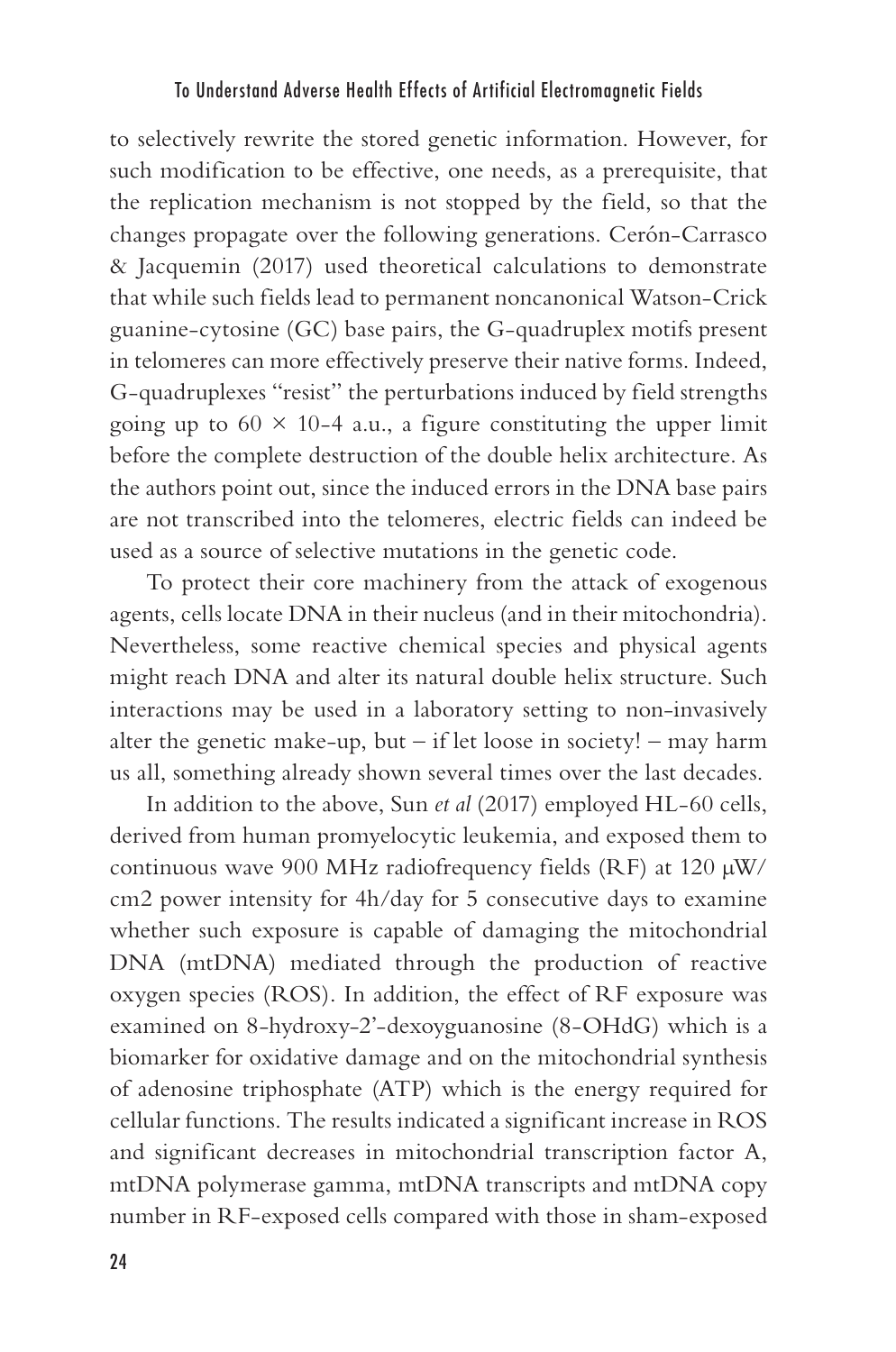control cells. In addition, there was a significant increase in 8-OHdG and a significant decrease in ATP in RF-exposed cells. The response in positive control cells exposed to gamma radiation (GR, which is also known to induce ROS) was similar to those in RF-exposed cells. Thus, the overall data indicated that RF exposure was capable of inducing mtDNA damage mediated through ROS pathway which also induced oxidative damage. Very interestingly, prior-treatment of RF- and GR-exposed the cells with melatonin, a well-known free radical scavenger, reversed the effects observed in RF-exposed cells.

Mounting evidence suggests that exposure to radiofrequency electromagnetic radiation (RF-EMR) can influence learning and memory in rodents, primarily reducing the concentration capacity and short-term memory. However, in a recent study by Wang *et al* (2017), they examined the supportive effects of single exposure to 1.8GHz RF-EMR for 30min on subsequent recognition memory in mice, using the novel object recognition task (NORT). RF-EMR exposure at an intensity of >2.2W/kg specific absorption rate (SAR) induced a significant density-dependent increase in NORT index with no corresponding changes in spontaneous locomotor activity. RF-EMR exposure increased dendritic-spine density and length in hippocampal and prefrontal cortical neurons, as shown by Golgi staining. Whole-cell recordings in acute hippocampal and medial prefrontal cortical slices showed that RF-EMR exposure significantly altered the resting membrane potential and action potential frequency, and reduced the action potential half-width, threshold, and onset delay in pyramidal neurons. These results demonstrate that exposure to 1.8GHz RF-EMR for only 30min (!) can significantly increase recognition memory in mice, and can change dendritic-spine morphology and neuronal excitability in the hippocampus and prefrontal cortex. The SAR in this study  $(3.3 W/$ kg) was slightly outside the range mostly encountered in normal daily life, and its relevance as a potential therapeutic approach for disorders associated with recognition memory deficits naturally remains to be clarified (also see Panagopoulos *et al* 2013). As already stated above, according to my own experience, it should also be remembered that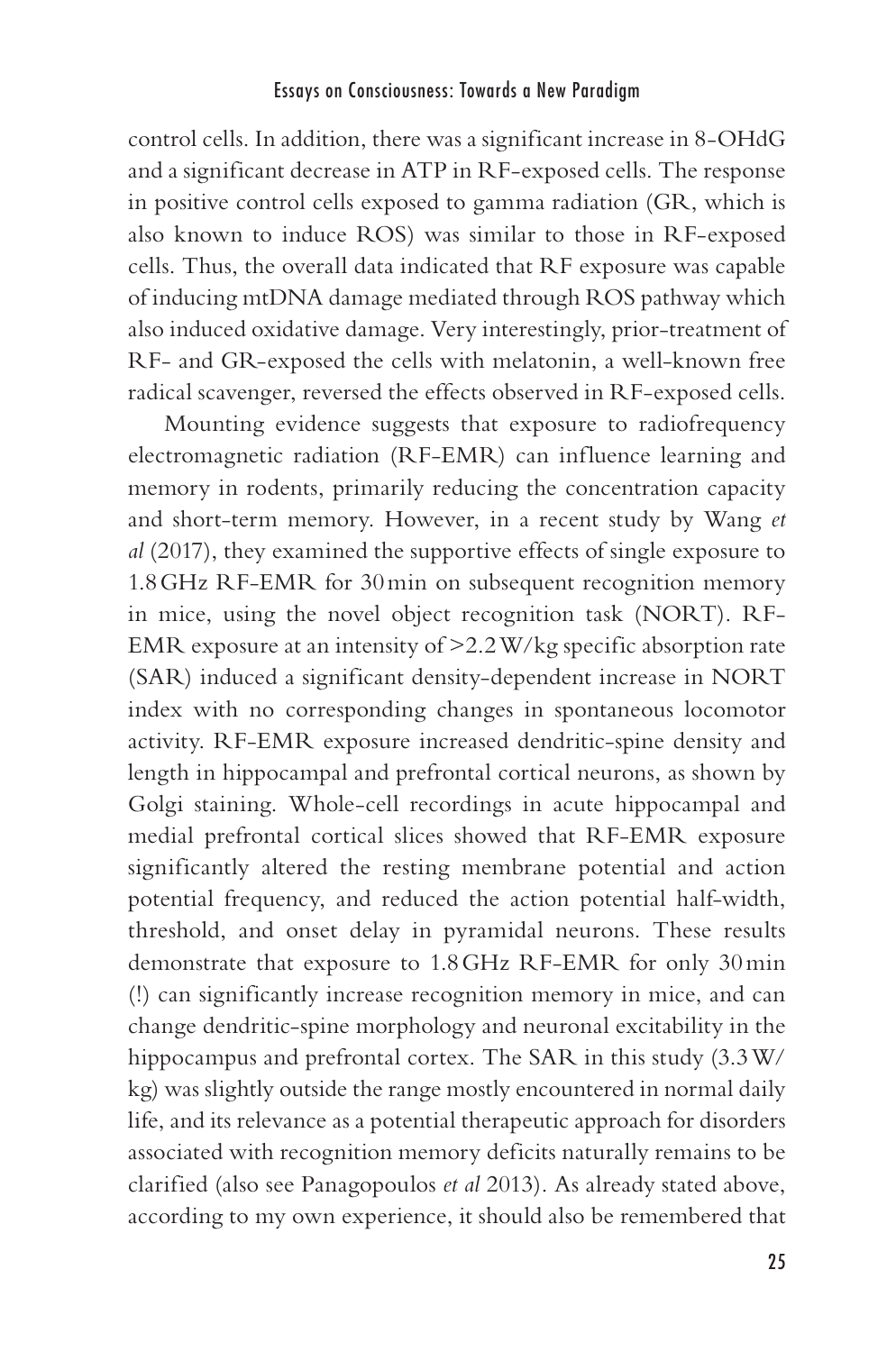even if an effect might seem nice, positive, and tempting to employ for treatment, such effects should always be cautioned as abnormal, and it might be much more correct to deal with the underlying casue rather than artificially treat unwanted outcomes as they appear. In the above case it would seem very good to allow for a significant density-dependent increase in the NORT index, but such reasoning could easily then lead people to naively similarly believe in, and urge for, mind-altering drugs and other pharmaceutical agents. Our, and the rodents', learning and memory capacity is quite enough without any outside or inside manipulation.

In contrast to this seemingly positive effect, Erkut *et al* (2016) investigated the effects of exposure to an 1,800 MHz electromagnetic field on bone development during the prenatal period in rats, and found that increasing the duration of exposure during the prenatal period resulted in a significant reduction of resting cartilage levels and a significant increase in the number of apoptotic chondrocytes and myocytes. There was also a reduction in calcineurin activities in both bone and muscle tissues. They observed that the development of the femur, tibia, and ulna were negatively affected, especially with a daily EMF exposure of 24 hours. So, in essence, bone and muscle tissue development was negatively affected due to prenatal exposure to an 1,800 MHz radiofrequency electromagnetic field.

Taheri *et al* (2017) assessed if the exposure to 900 MHz GSM mobile phone radiation and 2.4 GHz radiofrequency radiation emitted from common Wi-Fi routers alters the susceptibility of microorganisms to different antibiotics. Pure cultures of *Listeria monocytogenes* and *Escherichia coli* were exposed to RF-EMFs generated either by a GSM 900 MHz mobile phone simulator or a common 2.4 GHz Wi-Fi router. It was shown that exposure to RF-EMFs within a narrow level of irradiation (an exposure window) makes microorganisms resistant to antibiotics. Altogether, the findings of this study showed that exposure to Wi-Fi and RF simulator radiation can significantly alter the inhibition zone diameters and growth rate for *L monocytogenes* and *E coli.* These findings may have implications for the management of serious infectious diseases. *With the on-going*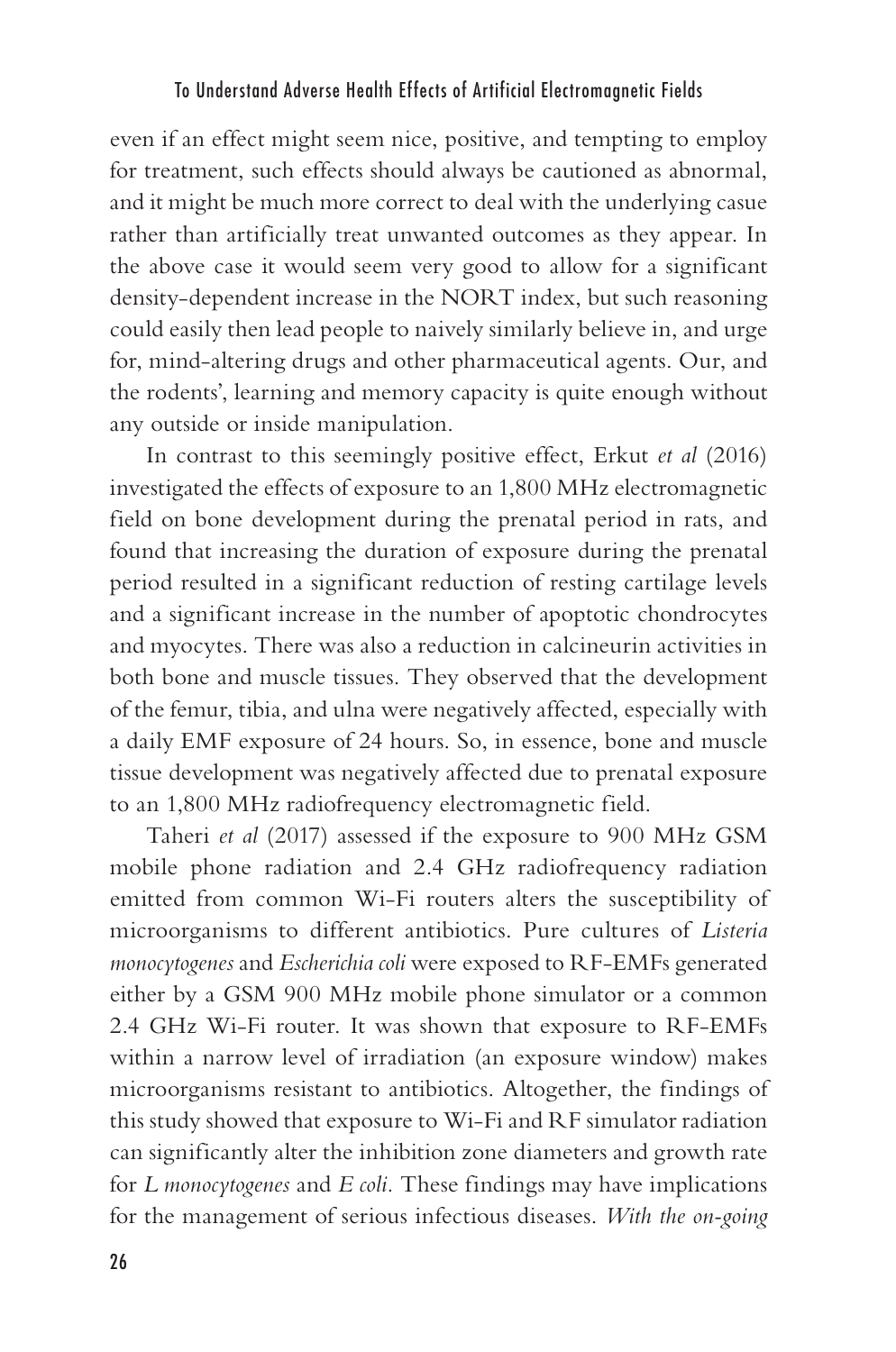*huge and highly frightening development into more and more antibioticsresistant microorganisms around the world, this adaptive phenomenon and its potential threats to human health, according to my view, definitely and rapidly should be further investigated in future experiments!* At this point in time, to instead disengage academic scientists from their workplaces due to "lack of money" will not sound well in the future.

There is also emerging evidence that wireless, non-ionizing radiation (from cell phones, Wi-Fi, and smart meters) harms wildlife and damages trees. There have been direct reports of such radiation affecting vital bee populations (cf. above), disturbing bird habitats, and interfering with avian navigational systems. French researchers, under the direction of Alain Vian at the Equipe de Recherche Transduction et Autosurveillance Cellulaire, Universite Blaise Pascal in Aubière, have shown that even tomato plants react to the damage from the relatively weak 900 MHz radiation from cell towers (Roux *et al* 2008). The scientists believe they found an environmental factor that instantly impacts the genetic material in the tomato cells, which in turn resulted in the tomato plant cells reacting with a chemical damage sequence, involving the molecule calmodulin. The effect was described in public interviews as "exactly as if we had crushed them with a hammer," by the scientists.

It was enough to expose a few leaves of the plant for the entire plant to react. The damage was lessened, however, on the parts of the plant that were shielded from the radiation.

The interesting thing about tomatoes is that they can not cheat or be swayed by emotions or expectations

They have no conscience.

They can not move.

They do not cheat the insurance company for money.

They are not imagining things.

The don't blame their workplace problems on alleged "electrical over-sensitivity."

They don't read newspapers, listen to radio, or watch TV (so they can't fall victim for any massmedia-driven psychosis).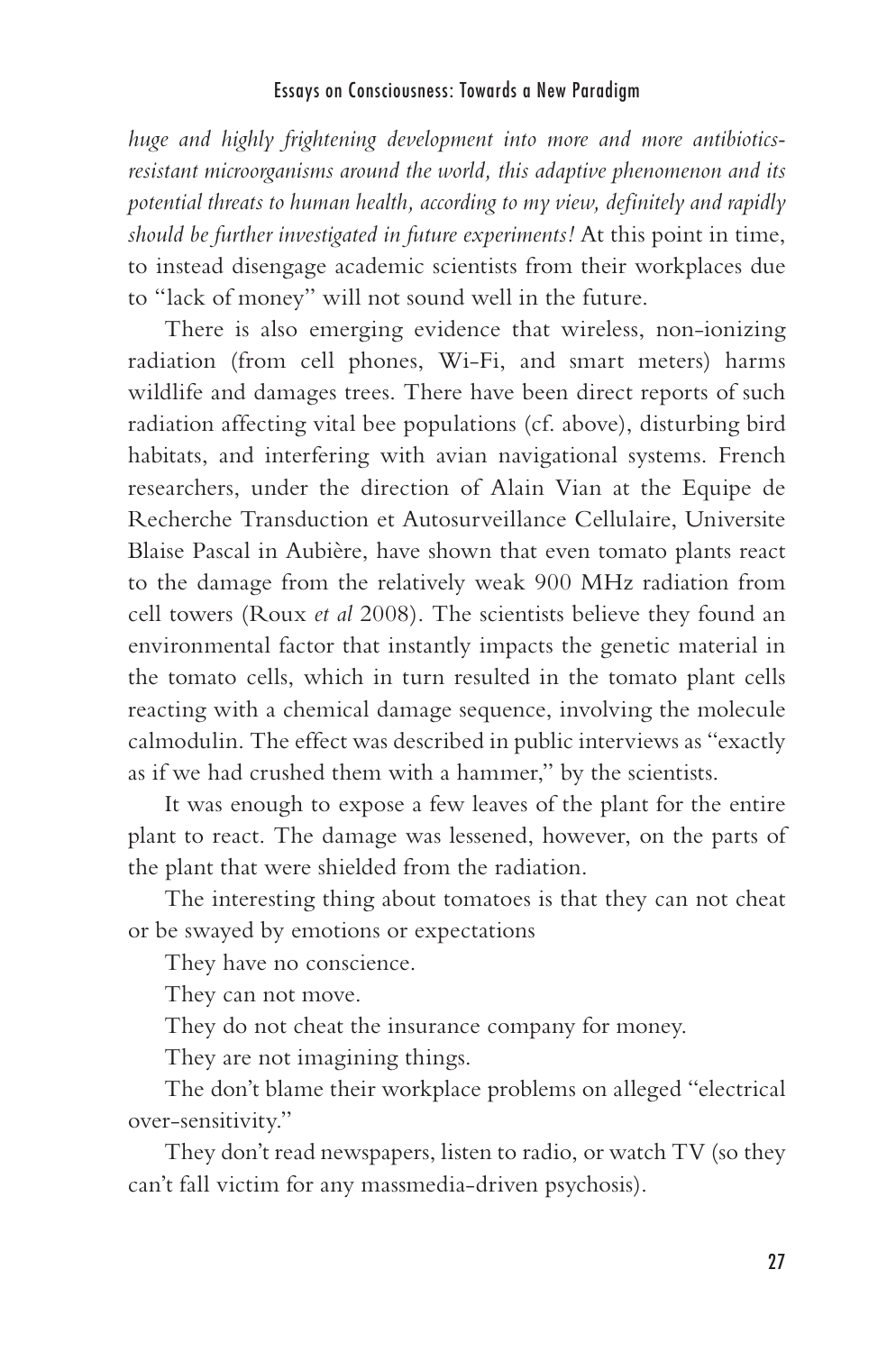They are instead very sensitive to their surrounding environment and are fussy when it comes to conditions for their survival.

Had the French tomato plants been able to escape, they obviously would have done so.

Finally, in a replication study, following the preliminary findings of five Danish schoolgirls, we studied the effect of mobile phone base station signals on common *Brassicaceae Lepidium sativum* (cress d'Alinois) seed germination (Cammaerts & Johansson 2015). Under high levels of radiation (70-100  $\mu$ W/m2 =175 mV/m), the seeds never germinated. In fact, the first step of the seeds' germination – the imbibitions of germinal cells – could not occur under radiation, while inside the humid compost such imbibitions occurred and roots slightly developed. When removed from the electromagnetic field, seeds germinated normally. The radiation was, thus, most likely the cause of the non-occurrence of the seeds' imbibitions and germination.

In conclusion, the present investigation - although preliminary in its character - indicates that the prodigious wireless technology may effectively and seriously impact nature and should urgently be used much more cautiously, or maybe even not at all. The present study also brings some new information on the subject effect of electromagnetism on plants - but it must be replicated on several plants species, at different independent laboratories, as well as developed further at the cytological and physiological levels by botanists, histologists and physiologists. Finally, in essence, it clearly supports the initial findings of Lea Nielson, Mathilde Nielsen, Signe Nielsen, Sisse Coltau and Rikke Holm, at Hjallerup Skole, under the supervision of their biology teacher Mr. Kim Horsevad.



Society of today employs a variety of wireless technologies using transmitters that emit electromagnetic waves creating radiation and electromagnetic fields. The research covered above – together with a huge number of other reports – clearly demonstrate that, at the power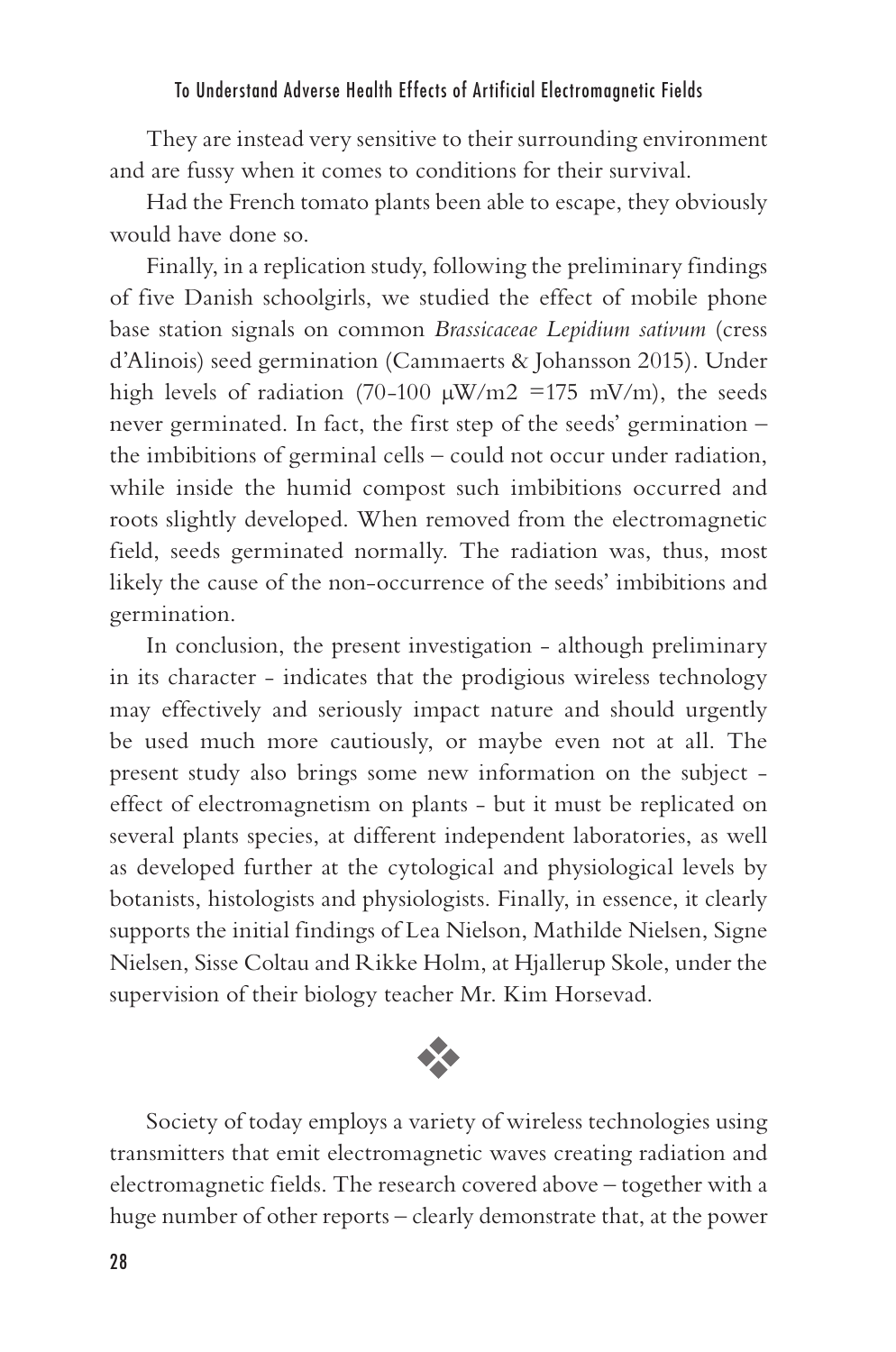levels required for these wireless technologies to operate reliably, the radiofrequency radiation as well as the low-frequency fields have significant biological and biomedical effects, many of which - from a human perspective - must be considered as very serious and alarming. Thus, a rapidly accumulating body of scientific evidence of harm to health and well-being constitute early warnings that adverse health effects can occur with prolonged exposures to very "low-intensity" (remember again that the exposure levels that are regarded as "lowintensity" actually are astronomically high compared to natural background levels) electromagnetic fields at biologically active frequencies or frequency combinations/windows. The consequences of such exposures can be especially grave for electrohypersensitive individuals and children. The telecom industry uses inapplicable health safety standards, which I have pointed to above, and flawed reasoning to promote the safety of their products, eagerly backed by a naive and uninformed political establishment. However, in contrast to this, because the effects are reproducibly observed, and links to pathology can not be excluded, the Precautionary Principle – or a complete ban! - should be in force regarding the implementation of these new technologies within society.

From the current vast scientific literature, it is obvious we must proceed with caution before immersing the citizens in more and more artificial electromagnetic fields. We may, as a matter of fact, already be gravely endangering our current as well as coming generations. To not act today, may prove a disaster tomorrow, and such lack of action may again result in the classical "*late lessons from early warnings*".

I, as a scientist, is not here to promote convenience or economic growth, but only "*to protect and serve*" human health and biological safety, as well as to protect other animals, plants, and bacteria. These aims must be our only target.

In November, 2009, a Scientific Panel comprised of international experts on the biological effects of electromagnetic fields met in Seletun, Norway, for three days of intensive discussion on existing scientific evidence and public health implications of the unprecedented global exposures to artificial electromagnetic fields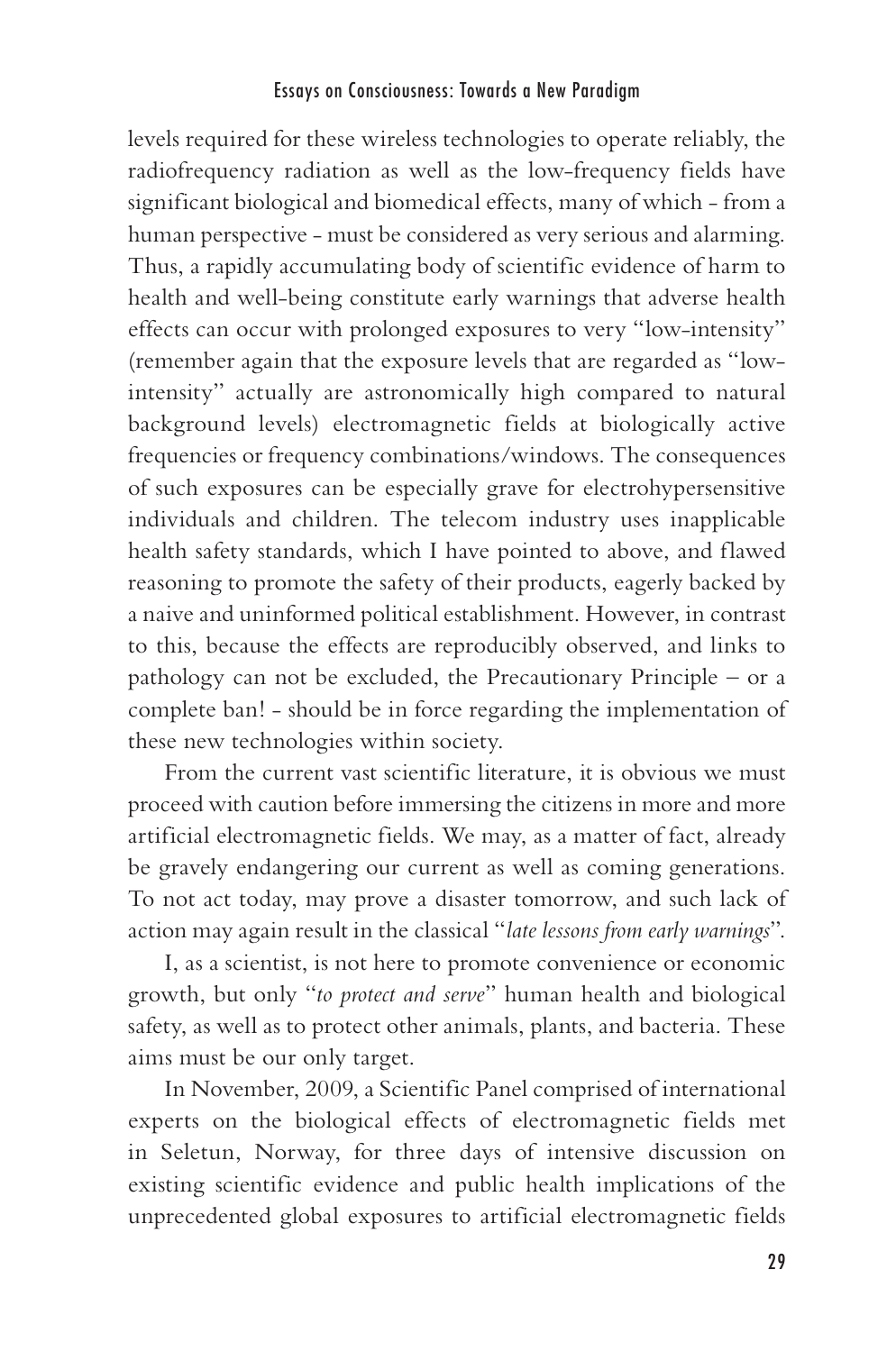from telecommunications and electric power technologies, and ending in The Seletun Scientific Statement (Fragopoulou *et al* 2010), which strongly recommends that lower limits  $\leq 0.017 \mu W/cm2$ ) be established for electromagnetic fields and wireless exposures. This meeting was a direct consequence of on-going discussions since the mid-nineties, when cellular communications infrastructure began to rapidly proliferate. At the beginning of the 21st century, many resolutions, like the Benevento (Belpoggi *et al* 2006), Venice (Avino *et al* 2008) and London (Johansson 2009b) Resolutions were created to protect health. Important conclusions were drawn from the 600-page Bioinitiative Report [http://www.bioinitiative.org] published August 31, 2007, which was a review of over 2,000 studies showing biological effects from electromagnetic radiation at nonthermal levels of exposure, and which later was partly published in the medical journal Pathophysiology (Volume 16, 2009). The Bioinitiative Report has since been updated (2012; 2014).

Many researchers now believe the existing safety limits are inadequate to protect public health because they do not consider prolonged exposure to lower emission levels that are now widespread and do not take into account non-thermal effects. It should be noted that only one hygienic safety value ever has been proposed: 0.0000000001-0.000000000000001 µW/cm2 – this is the natural background during normal cosmic activities; proposed by myself at a trade union meeting in Stockholm, already in 1997, as a genuine hygienic safety value, and since then many times repeatedly presented. (Given the highly artificial nature of the current wireless communication signals, e.g. of their pulsations and modulations, it may actually boil down to  $0$  (zero)  $\mu$ W/cm2 as the true safe level.) And do not ever believe it is possible to play it "safer" by only somewhat reducing the exposure levels!



The conversion to Wi-Fi, and similar wireless communication systems, is one of the largest technology rollouts in history, and yet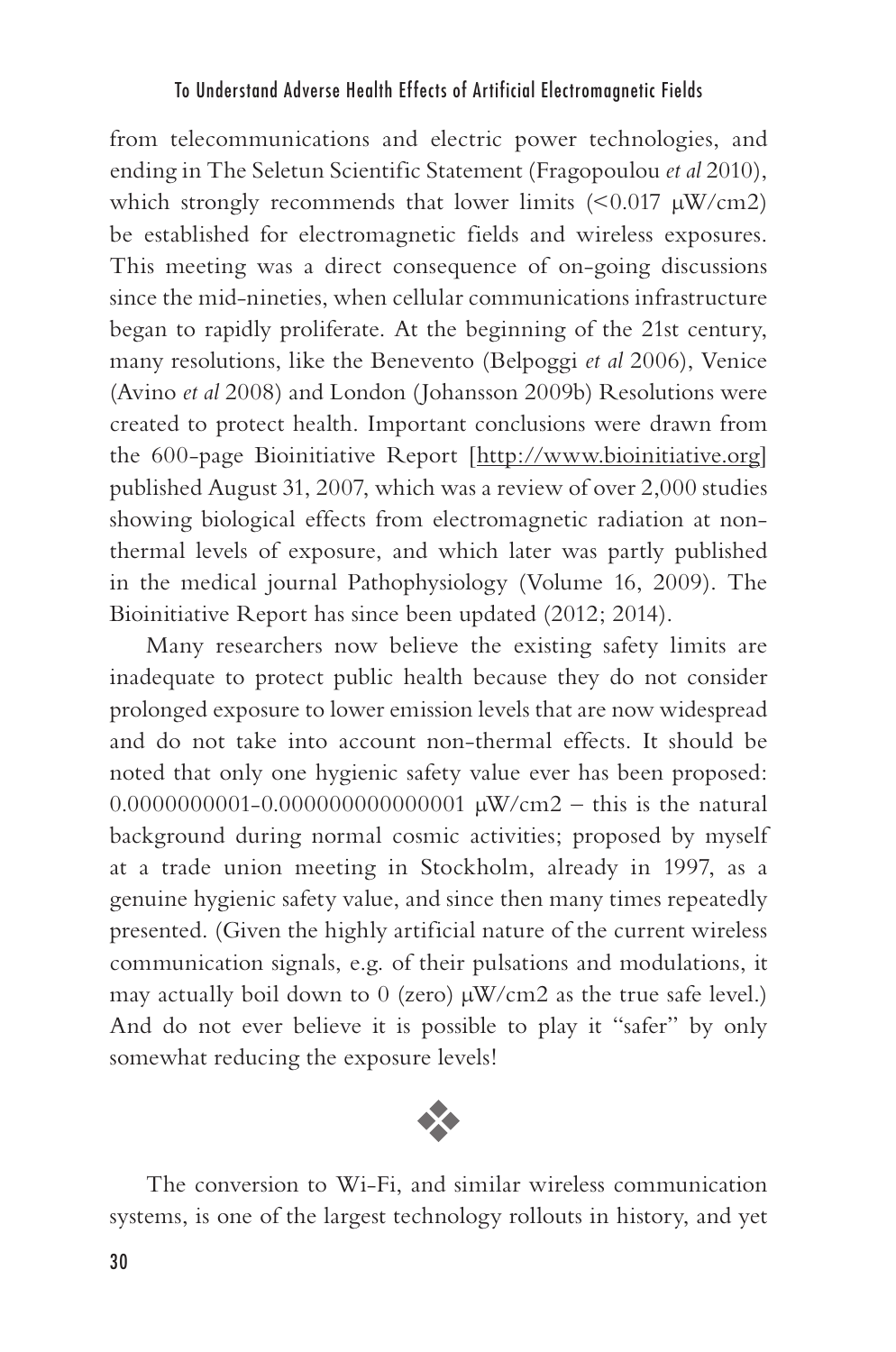virtually no public consultation with citizens or local governments was carried out in advance. Parallel to this, the World Health Organization (WHO; May 31, 2011) has classified the radiofrequency radiation used as a possible carcinogen, and the world's insurance companies have abandoned ship by not insuring or reinsuring for health effects of electromagnetic fields. Around the world Wi-Fi companies continue to install their antennas, often without public awareness or consent, and now in an ever-accelerating roll-out pace with 5G and the "Internet of Things". According to my view, this is a genuine threat to our democracy and informed decision-making, and it is definitely fair to call for immediate and strong precautionary measures as well as much better monitoring of health parameters changes in our modern societies (cf. Hallberg & Johansson 2009).

I have many times written about the human and environmental rights aspects in various debate articles and commentaries\*, and pointed to them in many of my public lectures, and in radio and TV interviews. As you already understand, they are very important for us and life on the Planet, and ought to be properly addressed. For such addresses to be successful, you do need the right advocates on your side, but also the right media, I would say. So much nowadays is fought both in courts of law as well as on the newspaper pages, and in radio and TV.

\*It's last paragraph reads:

"*I samband med rättegångarna i Nürnberg efter andra världskrigets slut formulerades för första gången en offentlig etisk kod för medicinska experiment som involverar människan, Nürnbergkodexen 1947. Här slogs bl.a. fast att informerat samtycke krävs och att riskerna för försökspersoner skall minimeras. Det framhölls att varje deltagare har rätt att när som helst avbryta sitt deltagande i ett experiment och att den som leder ett sådant skall avbryta det* 

<sup>\*</sup> See e.g. Johansson O, Gullbrandsson A, Dämvik M, Hallberg Ö, Hellberg K, Lindkvist L, "Ohälsan ökar i takt med strålningen" (= "Ill health increases with radiation", in Swedish), Borås Tidning 14/2 2011.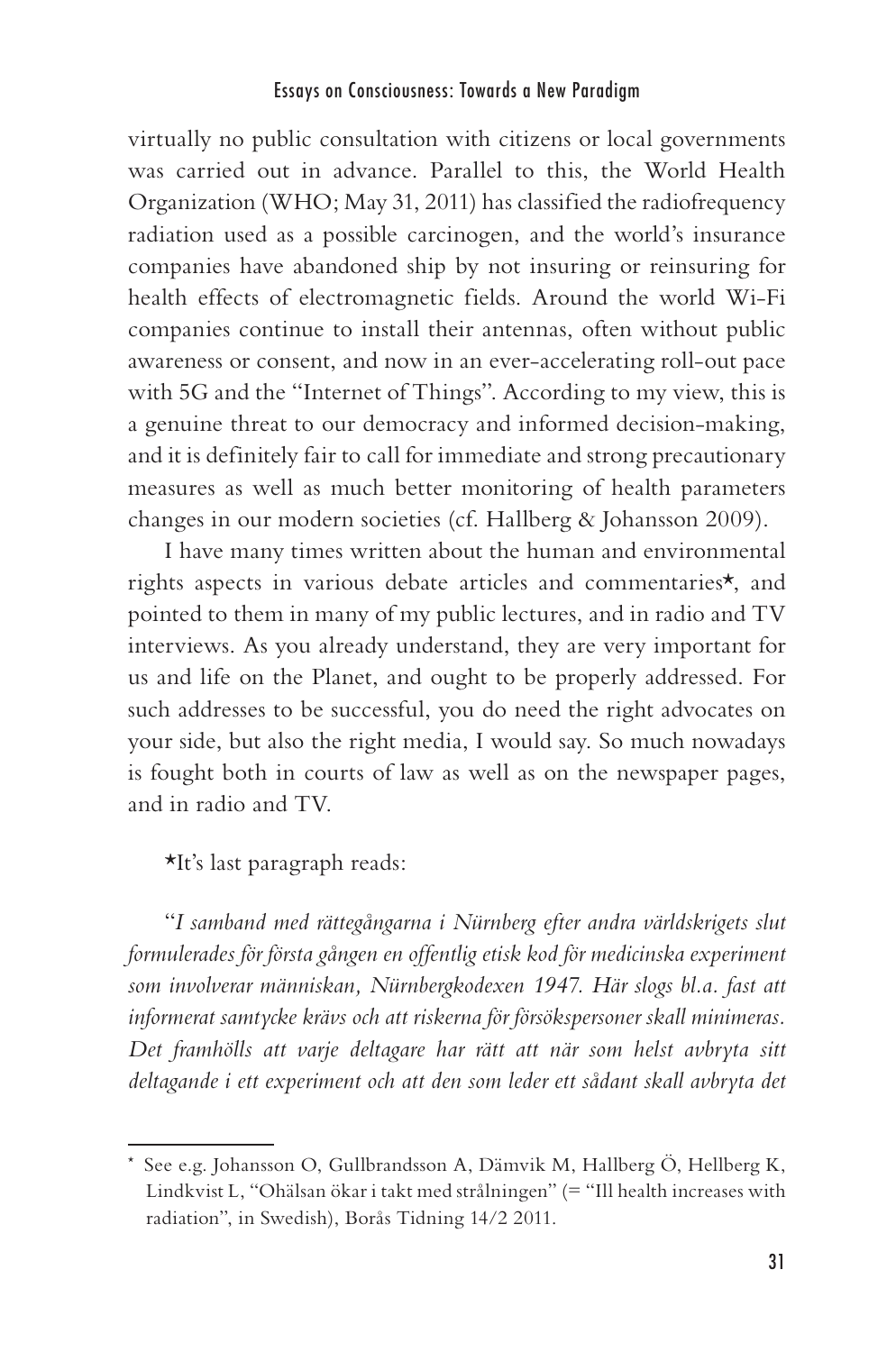*om det verkar troligt att en deltagare skadas. När får vi avbryta vårt deltagande i det pågående strålningsexperimentet?*"

English translation using Google Translator:

"*In connection with the Nuremberg trials after the Second World War it was formulated for the first time a public code of ethics for medical experiments involving human beings, the Nuremberg Code of 1947. Among other things stated was that informed consent is required and that the risks to subjects are minimized. It was pointed out that each participant has the right at any time to cancel their participation in an experiment, and that whoever leads such should cancel it if it seems likely that a participant is injured. When may we suspend our participation in the ongoing radiation experiment?*"

In Sweden we often say that "people are trying to invent the wheel again". Don't, I say. Use instead common sense, the knowledge and the tools that are already in front of you, and be precise. Demand only what you want, nothing more, nothing less. Be clear. Be bold. NEVER give up.

I just wish I could have done more for you, and for life on our Planet. Both in science as well as in politics (*sic!*).



*In summary: Do not believe that mobile phones, iPads and Wi-Fi are safe; they are not!* (And the major 'players' in our society know it.) *They interfere with normal brain function, learning and memory, fertility, cancer risks and have been shown to shatter the DNA in cells. All of this can be found in peer-reviewed scientific journals but, until now, has not been in the public domain. But very few will try to protect you and very few want to speak the truth.* (Does this sound good to you?) *So maybe the only correct answer to my question above is: No more full-scale experimentation until all the 'major players' climb on board again to cover any form of future legal liability claims?!*

With all the new data from different investigations appearing, some days with several publications being released, maybe I was not wrong when I called for safety measures already back in the early 1980ies; maybe it was morally-ethically 100% right to sound the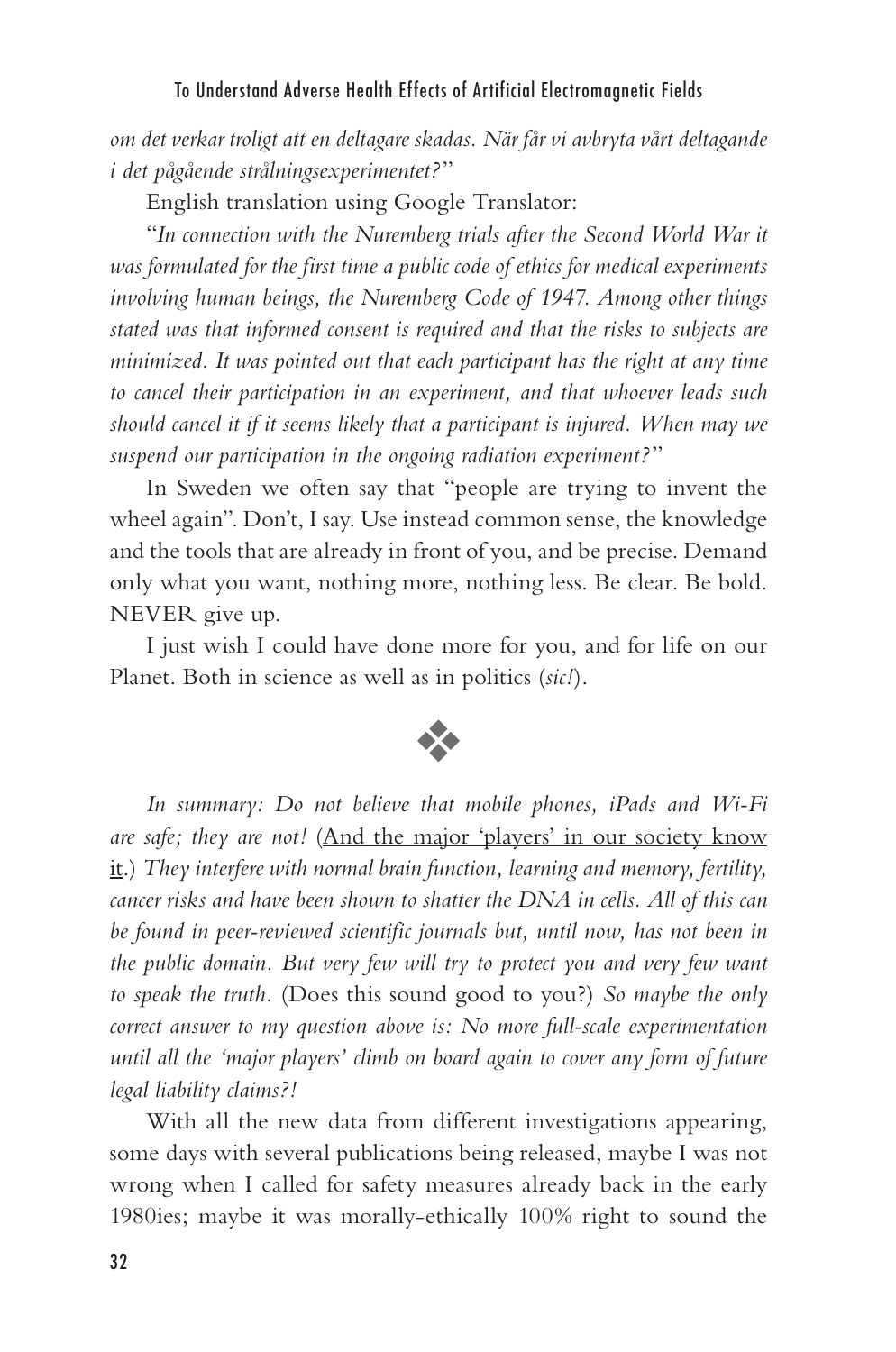alarm? Along these lines I could not help smiling when I read, in June 2018, in Dagens Nyheter, one of the largest daily newspapers in Sweden, that a Karolinska Institute-based colleague of mine now indicated that human sperm reduction might be due to several factors, including cell phone and computer radiation (https://www. dn.se/insidan/halvering-av-mannens-spermier-oroar/). This very same professor refused to collaborate around this issue 20 years ago when I approached him with the very same hypothesis. So, as usual, time changes our perspectives.

Finally, I say, from a public health point-of-view no more research is needed, the proof in the form of thousands and thousands of peer review-based scientific publications is overwhelming – now society must dare to protect and to serve. Children can never be allowed to be victims of flimsy pedagogic tools, and absent adult responsibility, or to be exposed to a WHO-classified possible carcinogen. Our actions must solely aim for their needs, not for commercial greed.

Personally, I would hate to arrive at the Pearly Gates and hear Saint Peter say: *"Why did you not react and act, Olle, you understood, you knew, you saw; you could and should have done much more!".* No, as a mental fire brigade soldier, I rather try my hardest and possibly be wrong – false alarms never make the ordinary fire fighters or citizens weep, and so it should not make anyone sad or angry if my concern is wrong. (...But if I am right, then what...?)

# ACKNOWLEDGEMENTS

This paper is dedicated to all those brave persons who dared to use their common sense, and who dared to speak out, and stand up. I also want to thank all of you – and you know who you are! – for your mental, practical, inspirational, and economical support.

This specific paper was supported by the Karolinska Institute, and a grant from Mr. Einar Rasmussen, Kristiansand S, Norway. Mr. Brian Stein, Melton Mowbray, Leicestershire, UK, Dr. Toril H. Jelter, Mount Diablo Integrated Wellness Center, Walnut Creek,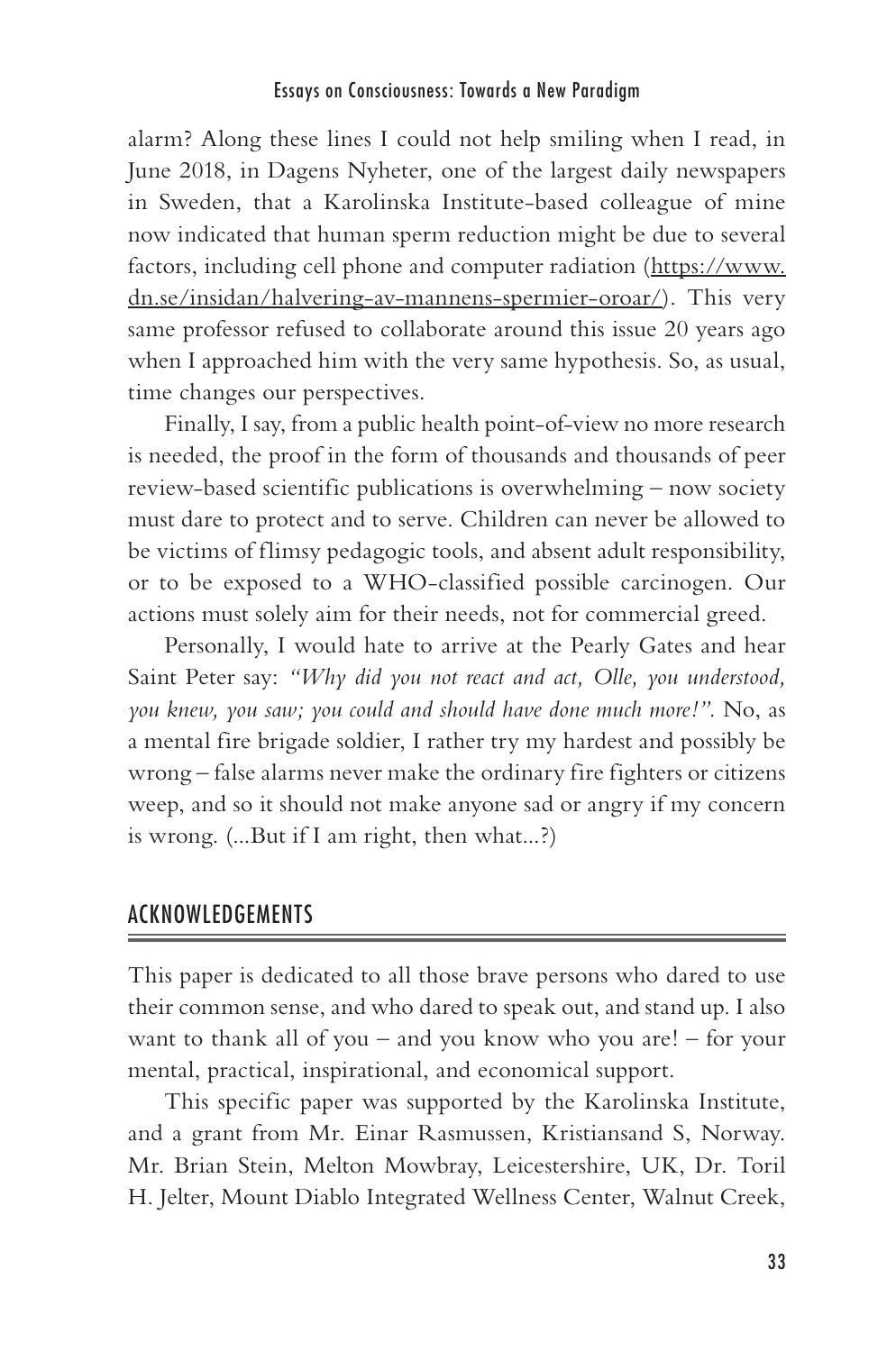California, USA, and the Irish Doctors Environmental Association (IDEA; Cumann Comhshaoil Dhoctúirí na hÉireann) are gratefully acknowledged for their very important contributions.

# REFERENCES

- Agarwal A, Deepinder F, Sharma RK, Ranga G, Li J, "Effect of cell phone usage on semen analysis in men attending infertility clinic: an observational study", Fertil Steril 2008; 89: 124-128
- Avino P, d'Alessandro A, Bedini A, Belyaev I, Belpoggi F, Blackman C, Blank M, Bobkova N, Bruno B, Cinti C, Cristaldi M, Dasdag S, De Ninno A, Del Giudice E, de Salles A, Doull S, Georgiou C, Goodman R, Grimaldi S, Giuliani L, Hardell L, Havas M, Hyland G, Lisi A, Ieradi L, Johansson O, Khurana VG, Lai H, Margaritas L, Marinelli F, Markovic V, Maxey E, Oberfeld G, Phillips J, Richter E, Salford L, Scalia M, Seyhan N, Shalita Z, Soffritti M, Szmigielski S, Udroiu I, Verduccio C, Zeyrek M, Zhadin M, Zinelis S, Zucchero A, Goldsworthy A, "The Venice Resolution 2008",http://www.icems.eu/resolution.htm Belpoggi F, Blackman CF, Blank M, Bobkova N, Boella F, Cao Z, Allessandro AD, Emilia ED, Del Giuduice E, De Ninno A, De Salles AA, Giuliani L, Grigoryev Y, Grimaldi S, Hardell L, Havas M, Hyland G, Johansson O, Kundi M, Lai HC, Ledda M, Lin Y-P, Lisi A, Marinelli F, Richter E, Rosola E, Salford L, Seyhan N, Soffritti M, Ramazzini B, Szmigielski S, Zhadin M, "Benevento Resolution 2006", Electromag Biol Med 2006; 25: 197–200
- Cammaerts M-C, "Is electromagnetism one of the causes of the CCD? A work plan for testing this hypothesis", J Behav 2017;  $2: 1-6$
- Cammaerts MC, Johansson O, "Ants can be used as bio-indicators to reveal biological effects of electromagnetic waves from some wireless apparatus", Electromagn Biol Med 2013; 33: 282-288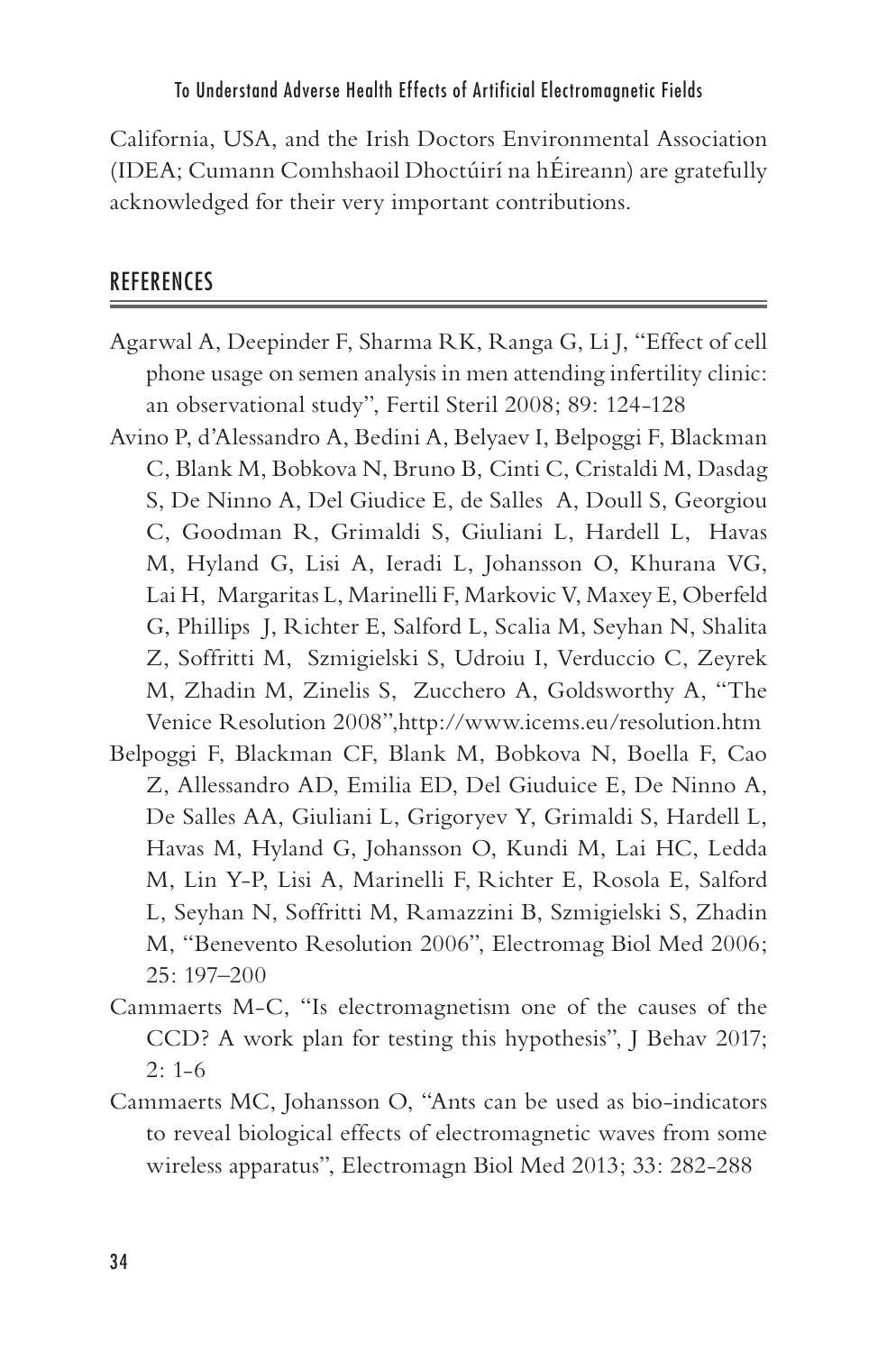- Cammaerts MC, Johansson O, "Effect of man-made electromagnetic fields on common *Brassicaceae Lepidium sativum* (cress d'Alinois) seed germination: a preliminary replication study", Phyton, International Journal of Experimental Botany 2015; 84: 132-137
- Cerón-Carrasco JP, Jacquemin D, "Exposing the G-quadruplex to electric fields: the role played by telomeres in the propagation of DNA errors", Phys Chem Chem Phys 2017 Mar 20; doi: 10.1039/ c7cp01034f. [Epub ahead of print]
- Cervellati F, Franceschetti G, Lunghi L, Franzellitti S, Valbonesi P, Fabbri E, Biondi C, Vesce F, "Effect of high-frequency electromagnetic fields on trophoblastic connexins", Reprod Toxicol 2009; 28: 59-65
- Dämvik M, Johansson O, "Health risk assessment of electromagnetic fields: A conflict between the precautionary principle and environmental medicine methodology", Rev Environ Health 2010; 25: 325-333
- Erkut A, Tumkaya L, Balik MS , Kalkan Y, Guvercin Y, Yilmaz A, Yuce S, Erkan Cure E, Sehitoglu I, "The effect of prenatal exposure to 1800 MHz electromagnetic field on calcineurin and bone development in rats", Acta Cir Bras 2016; 31: http://dx.doi. org/10.1590/S0102-865020160020000001
- Falcioni L, Bua L, Tibaldi E, Lauriola M, De Angelis L, Gnudi F, Mandrioli D, Manservigi M, Manservisi F, Manzoli I, Menghetti I, Montella R, Panzacchi S, Sgargi D, Strollo V, Vornoli A, Belpoggi F, "Report of final results regarding brain and heart tumors in Sprague-Dawley rats exposed from prenatal life until natural death to mobile phone radiofrequency field representative of a 1.8 GHz GSM base station environmental emission", Environ Res 2018, 165: 496-503
- Fragopoulou A, Grigoriev Y, Johansson O, Margaritis LH, Morgan L, Richter E, Sage C, "Scientific panel on electromagnetic field health risks: Consensus points, recommendations, and rationales. Scientific Meeting: Seletun, Norway, November 17-21, 2009", Rev Environ Health 2010; 25: 307-317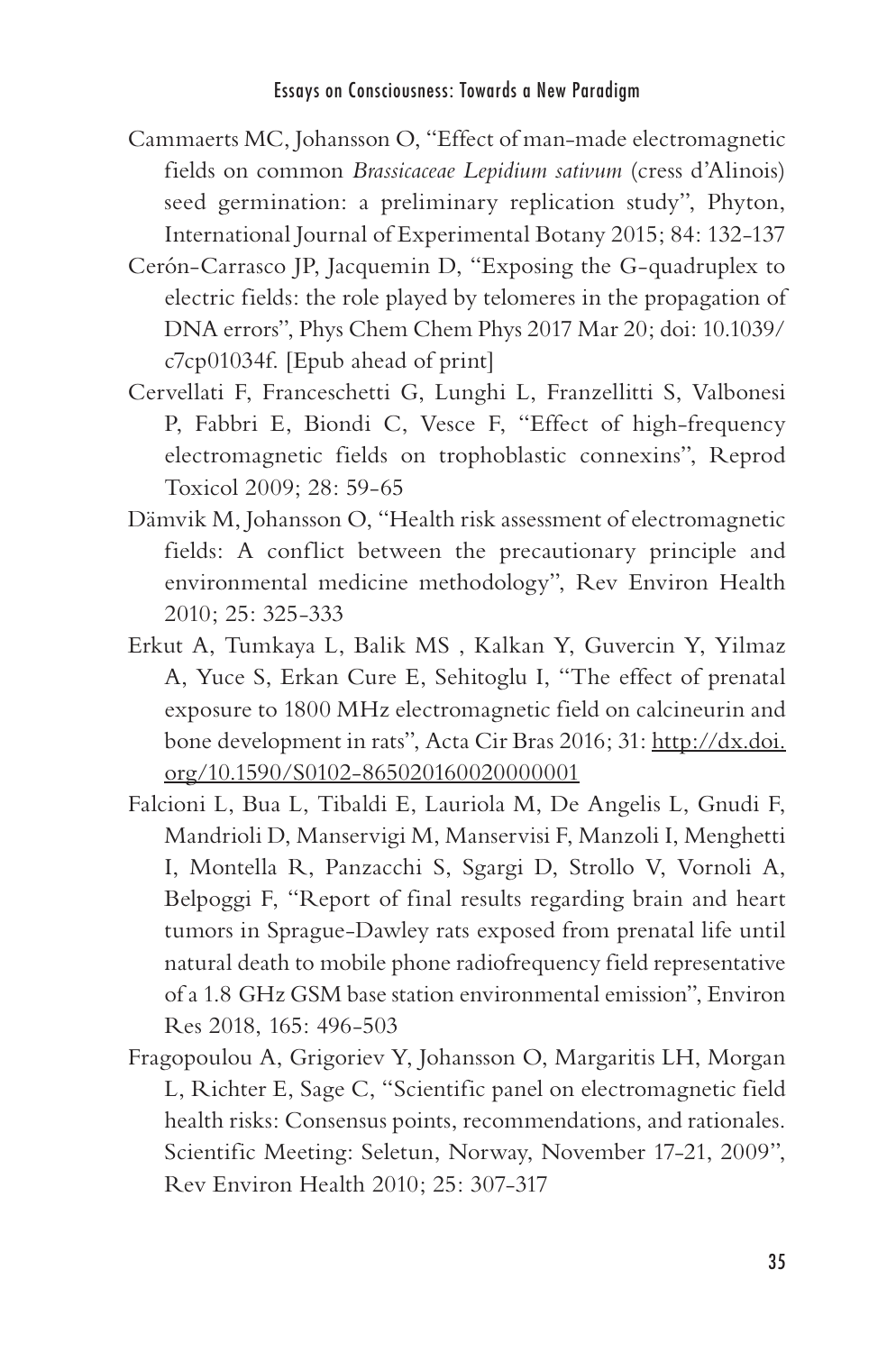- French PW, Penny R, Laurence JA, McKenzie DR, "Mobile phones, heat shock proteins and cancer", Differentiation 2001; 67: 93-97
- Hallberg Ö, Johansson O, "Apparent decreases in Swedish public health indicators after 1997 — Are they due to improved diagnostics or to environmental factors?", Pathophysiology 2009;  $16: 43-46$
- Hardell L, Carlberg M, Söderqvist F, Mild KH, "Long-term use of cellular phones and brain tumours: increased risk associated with use for ≥10 years", Occup Environ Med 2007; 64: 626-632
- Hassanshahi A, Shafeie SA, Fatemi I, Hassanshahi E, Allahtavakoli M, Shabani M, Roohbakhsh A, Shamsizadeh A, "The effect of Wi-Fi electromagnetic waves in unimodal and multimodal object recognition tasks in male rats", Neurol Sci 2017 Mar 22 [Epub ahead of print]
- Herbert MR, Sage C, "Autism and EMF? Plausibility of a pathophysiological link - Part I", Pathophysiology 2013a; 20: 191-209.
- Herbert MR, Sage C, "Autism and EMF? Plausibility of a pathophysiological link - Part II", Pathophysiology. 2013b; 20: 211-34
- Johansson O, "Disturbance of the immune system by electromagnetic fields — A potentially underlying cause for cellular damage and tissue repair reduction which could lead to disease and impairment", Pathophysiology 2009a; 16: 157-177
- Johansson O, "The London Resolution", Pathophysiology 2009b; 16: 247-248
- Johansson O, "Electrohypersensitivity: a functional impairment due to an inaccessible environment", Rev Environ Health 2015; 30: 311–321
- Johansson O, "Health effects of artificial electromagnetic fields: A wake-up call from a neuroscientist… But is anyone in power picking up? Hello…?", In: 2016 Environmental Sensitivities Symposium: TextBook (ed. L Curran), Building Vitality, Carlton North, 2016, pp 73-94, ISBN 13:978-1539094227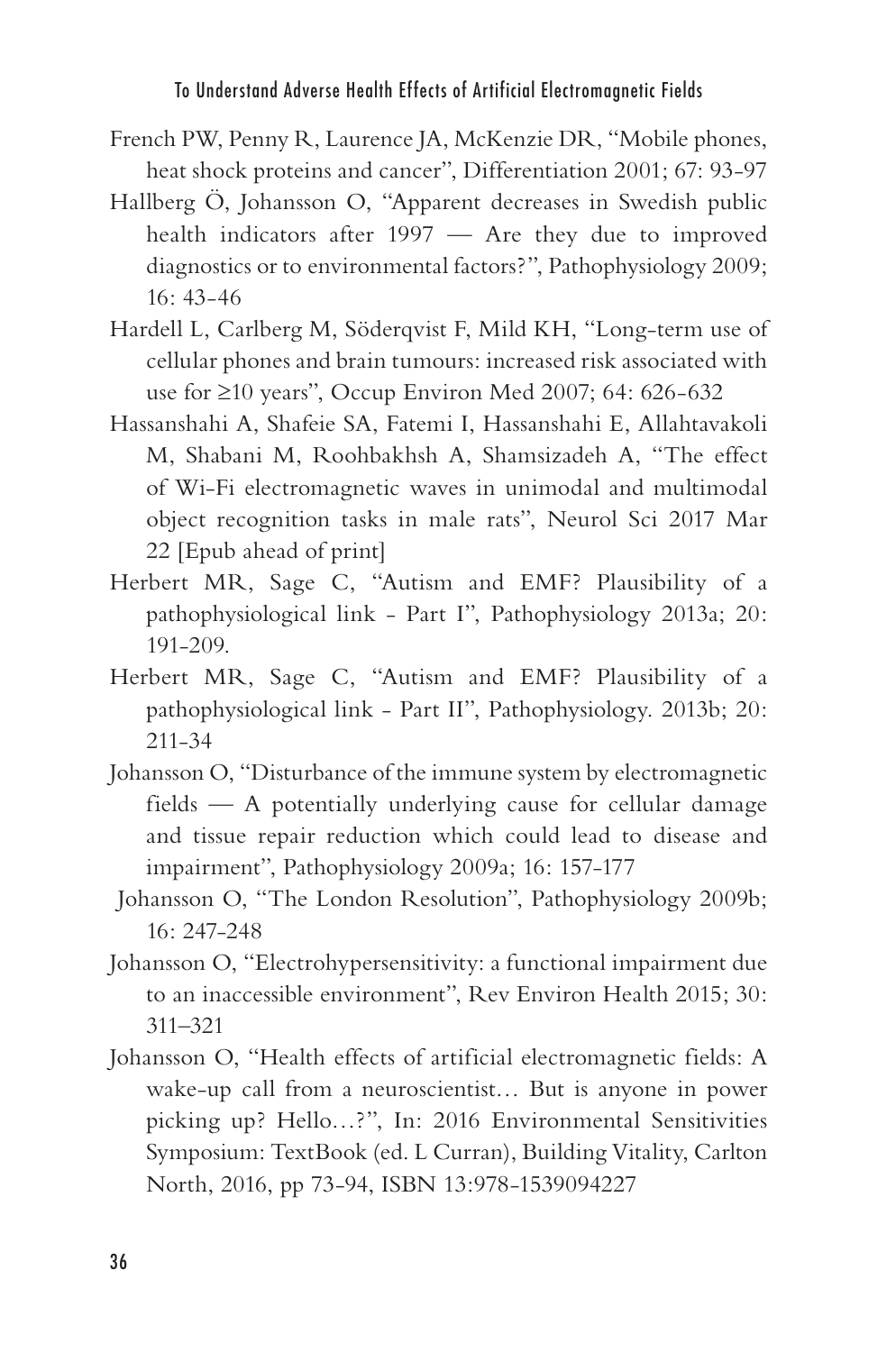- Lai H, Horita A, Guy AW, "Microwave irradiation affects radialarm maze performance in the rat", Bioelectromagnetics 1994; 15: 95-104
- Magras IN, Xenos TD, "RF radiation-induced changes in the prenatal development of mice", Bioelectromagnetics 1997; 18: 455-461
- Mariea TJ, Carlo GL, "Wireless radiation in the etiology and treatment of autism: clinical observations and mechanisms", J Aust Coll Nutr & Env Med 2007; 26: 3-7
- Othman H, Ammari M, Sakly M, Abdelmelek H, "Effects of prenatal exposure to WIFI signal (2.45 GHz) on postnatal development and behavior in rat: Influence of maternal restraint", Behavioural Brain Research 2017; 36: 291-302
- Panagopoulos DJ, Johansson O, Carlo GL, "Evaluation of specific absorption rate as a dosimetric quantity for electromagnetic fields bioeffects", PLoS ONE 2013; 8: e62663. doi:10.1371/journal. pone.0062663
- Panagopoulos DJ, Johansson O, Carlo GL, "Real versus simulated mobile phone exposures in experimental studies", BioMed Res Internat 2015a, Article ID 607053, http://dx.doi. org/10.1155/2015/607053
- Panagopoulos DJ, Johansson O, Carlo GL, "Polarization: A key difference between man-made and natural electromagnetic fields, in regard to biological activity", Nature Scientific Reports 2015b; 5: 14914, 1-10, doi: 10.1038/srep14914
- Papageorgiou CC, Hountala CD, Maganioti AE, Kyprianou MA, Rabavilas AD, Papadimitriou GN, Capsalis CN, "Effects of Wi-Fi signals on the P300 component of event-related potentials during an auditory Hayling task", J Integr Neurosci 2011; 10: 189-202
- Parsanezhad ME, Mortazavi SMJ, Doohandeh T, Namavar Jahromil B, Mozdarani H, Zarei A, Davari M, Amjadi S, Soleimani A, Haghani M, "Exposure to radiofrequency radiation emitted from mobile phone jammers adversely affects the quality of human sperm", Int J Radiat Res 2017; 15 [Epub ahead of print]